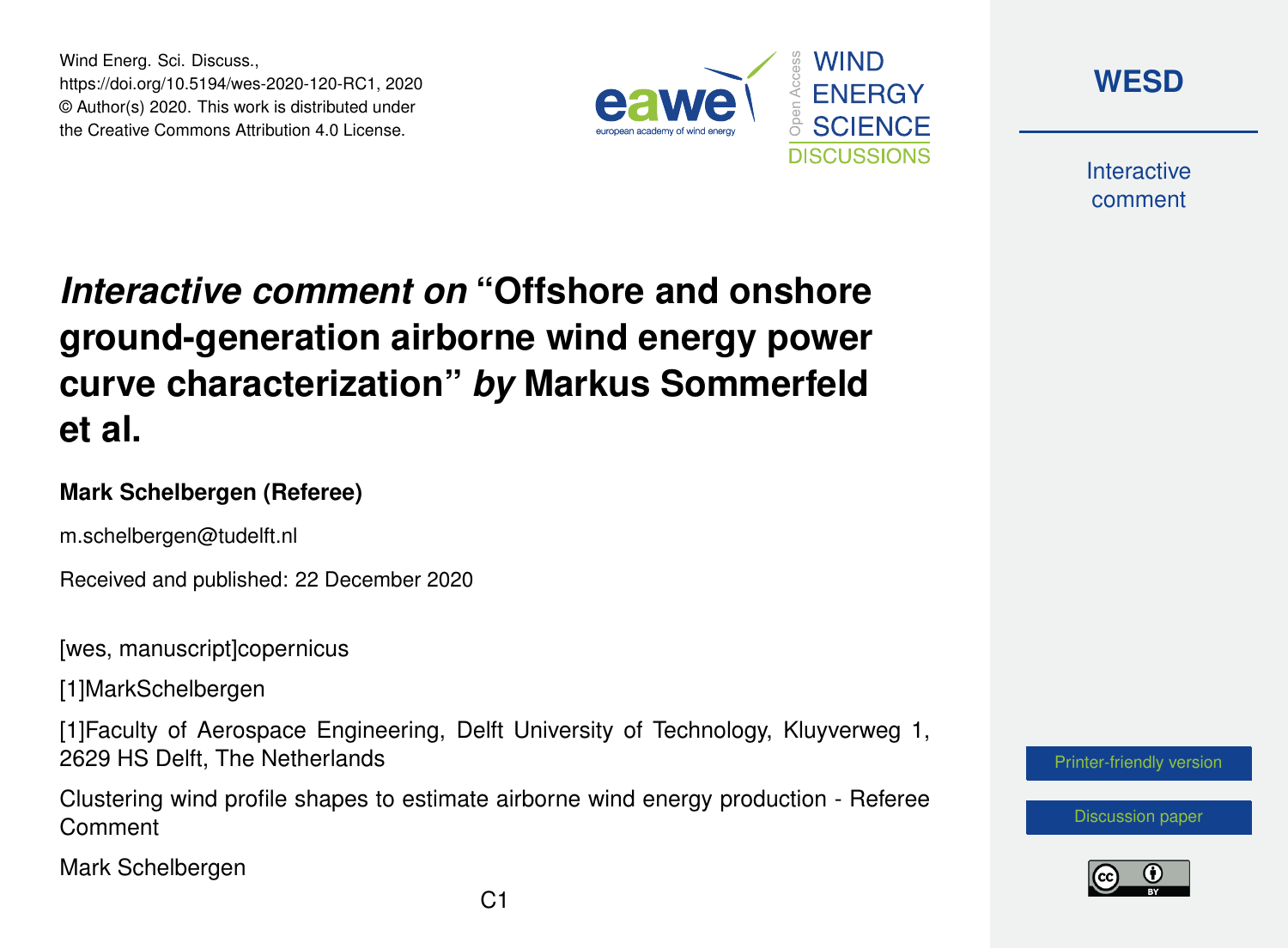### Mark Schelbergen (m.schelbergen@tudelft.nl)

11

# **[WESD](https://wes.copernicus.org/preprints/)**

Interactive comment

[Printer-friendly version](https://wes.copernicus.org/preprints/wes-2020-120/wes-2020-120-RC1-print.pdf)

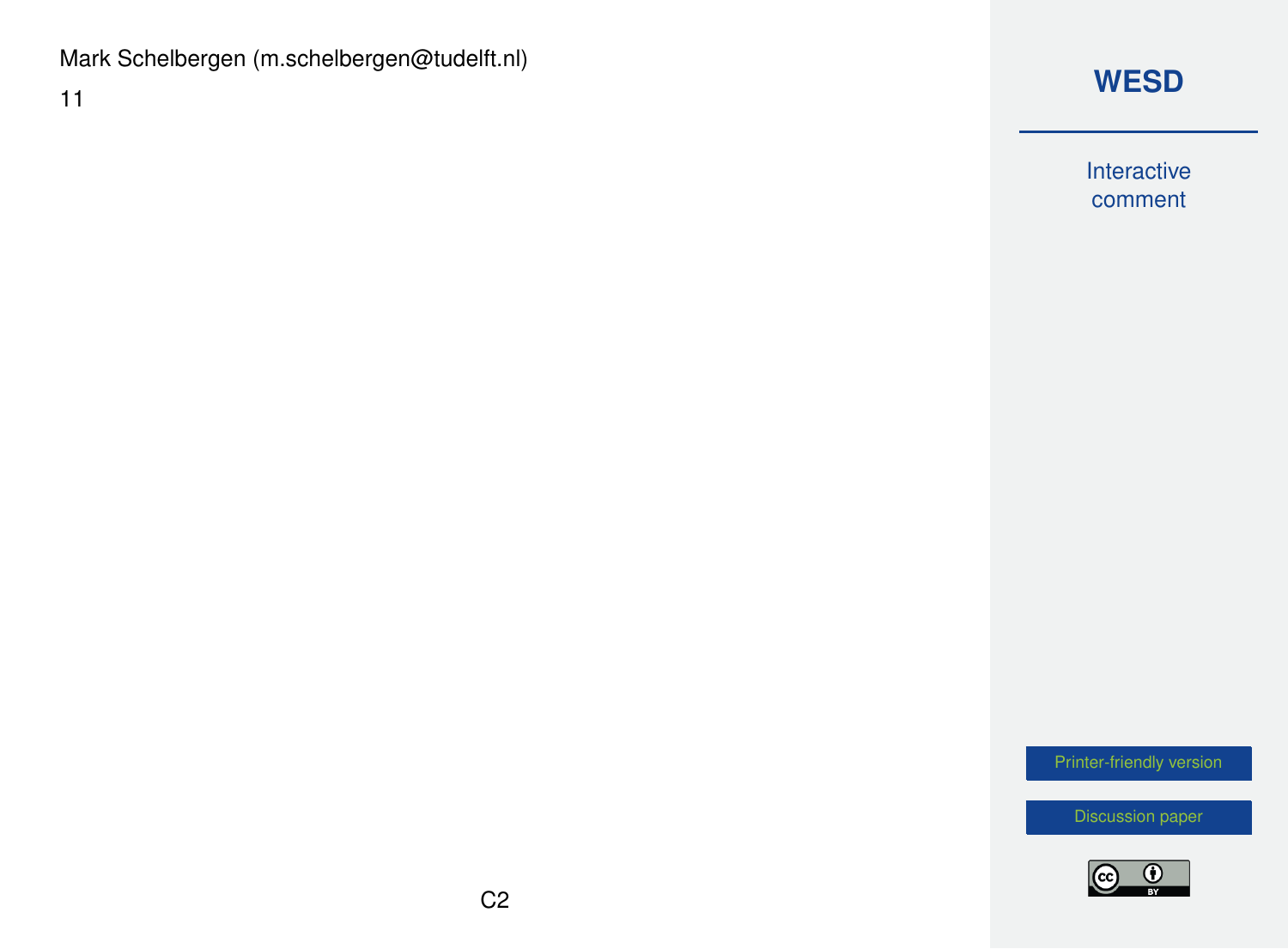# Offshore and onshore ground-generation airborne wind energy power curve characterization - Referee Comment



**Interactive** comment

December 22, 2020

#### **1 General comments**

A lot of the content reminded me of my own work (Schelbergen 2020), but with higher fidelity modelling and an alternative clustering approach. I feel that too little attention is put on the innovative part of your study, which is not so much the wind/performance modelling or clustering, but the way you calculate the AEP. The calculation is not described with enough detail and misses a strong foundation. There is no proof provided to draw conclusions about what AEP is realistic. Also the part on the AWES power coefficient is not very rigid and I expect the results to be specific to your methodology (initial guess optimizations). The  $c_n$  that we know from conventional wind energy technology is derived from physical laws, the presented coefficient is lacking this strong foundation (Buckingham's Pi theorem).

Writing: The paper still feels like a draft version. It could benefit a lot from more precise writing and better choice of words. A lot of suggestions are provided in the technical

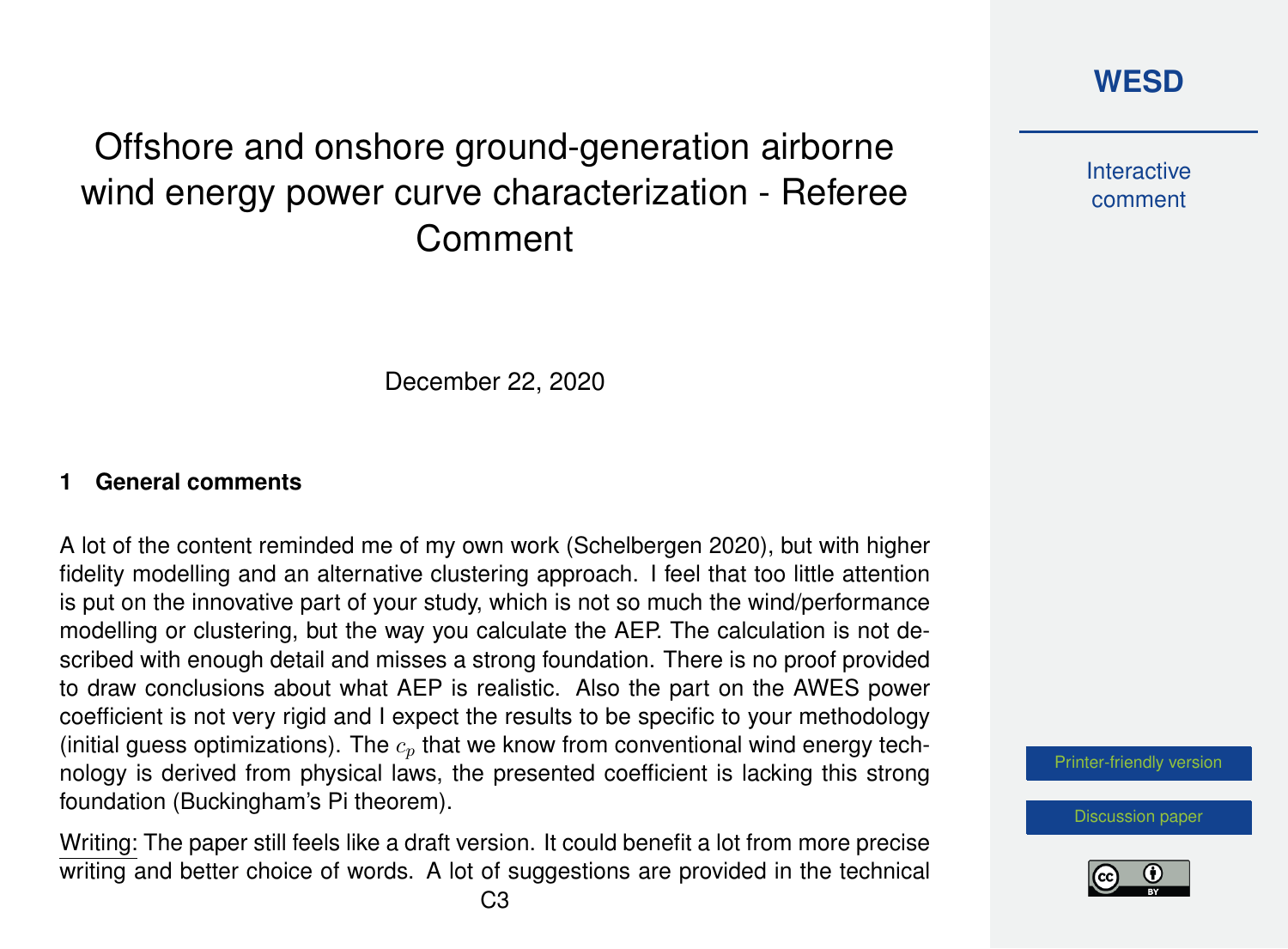comments. There are quite a few bold statements in text, which either need more proof to back it up or could be formulated a bit more conservatively. E.g., at line 192 (page 10) it is mentioned that the cluster mean profiles that show decreasing wind speed above a certain height could be the result from choosing too many clusters. As these type of profiles are not covered by log/power law profiles, I would think that the added value of the clustering approach (and thus your methodology) is that you can identify such profiles from the data. Also there are a few statements that are not part of the scope of this paper. E.g., at line 372 (page 20) you briefly discuss the offshore WT tower design. This is a bit distracting and not adding a lot of value.

Figures, tables, and equations: The readability would improve a lot by including sublabels (a, b, c, etc.) and referring to them in the text instead of e.g. "(right, 3rd from top)" for figure 10.

The legends of some figures are a bit confusing, e.g., the legend of figure 14 has different entries for line colors and styles and some combinations are missing (e.g. no round blue marker is included, while a square blue marker is and there is no separate general entry for a solid line). It would be good to be a bit more consistent.

The captions are often a bit long and sometimes include too much detail, e.g., the caption of figure 2 also states observations.

The size of the figures and tables are not very consistent, e.g., table 3 is huge for no clear reason.

Figures are placed in the appendix, while they are still covered in the text. In that case, in my opinion it's good to have them in the body of the paper.

Place the equations at the related text and introduce all variables in the text.

### **[WESD](https://wes.copernicus.org/preprints/)**

**Interactive** comment

[Printer-friendly version](https://wes.copernicus.org/preprints/wes-2020-120/wes-2020-120-RC1-print.pdf)



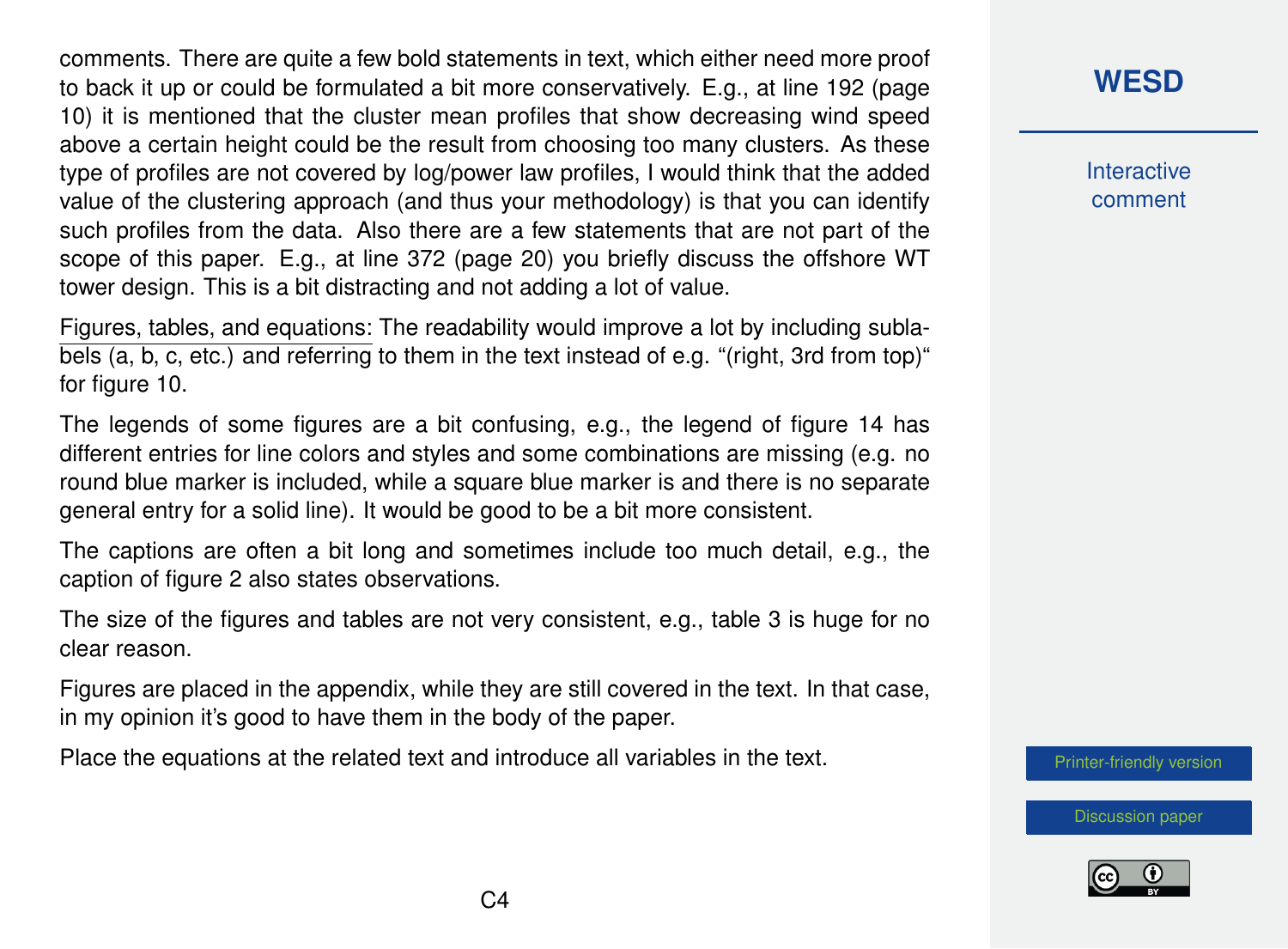#### **2 Specific comments**

Introduction could be better structured, e.g., objective/contributions of the paper are not clear. The introduction is not very informative about closely related literature on AWE yield assessment. Also clustering is a separate section, but its roll in this study is not clear from the introduction.

I am missing a critical discussion about what data is suited for your methodology. In the conclusion you mention that the WRF data has a higher resolution than re-analysis data, but why would you need that? Also, doesn't the data assimilation used in the reanalysis lead to more trustworthy results? One of your conclusions is that evaluating the power output for 30 wind profiles (k=10 & p5/p50/p95 profiles) gives you the best estimate of AEP. So you discard most of the WRF simulated wind profiles for calculating the AEP. I would even expect that the data of a coarser model would be better suited for this context, as especially the p5 and p95 profiles are less prone to being eccentric, outlying wind profiles and thereby more representative.

Presenting the results with wind profiles could benefit from better structuring. Discuss choice for k at section 3. Based on my own work, I don't expect an elbow/kink in the inertia line. Be more specific about why you choose the number of clusters. Section 3 uses 10 representative profiles, then figure 4 only displays 4 profiles, figure 11 uses the p5, p50, p95 profiles for k=20, and figure 14 evaluates different k, but for only k=20 evaluates p5, p50, p95 (why not  $k=10$ ?). Consider introducing your approach for these profiles at the start of each section. Also in the conclusions you state conclusions about the k=10 - p5, p50, p95 analysis which is not covered in the body of the paper.

In general the p5, p50, and p95 need to be better introduced. They are first mentioned at the end of section 4.5. After reading more I inferred myself that these are percentiles. I think their introduction needs to be accompanied by a figure for clarity. Also p50 is the median: how much does it differ w.r.t. the cluster mean?

# **[WESD](https://wes.copernicus.org/preprints/)**

**Interactive** comment

[Printer-friendly version](https://wes.copernicus.org/preprints/wes-2020-120/wes-2020-120-RC1-print.pdf)

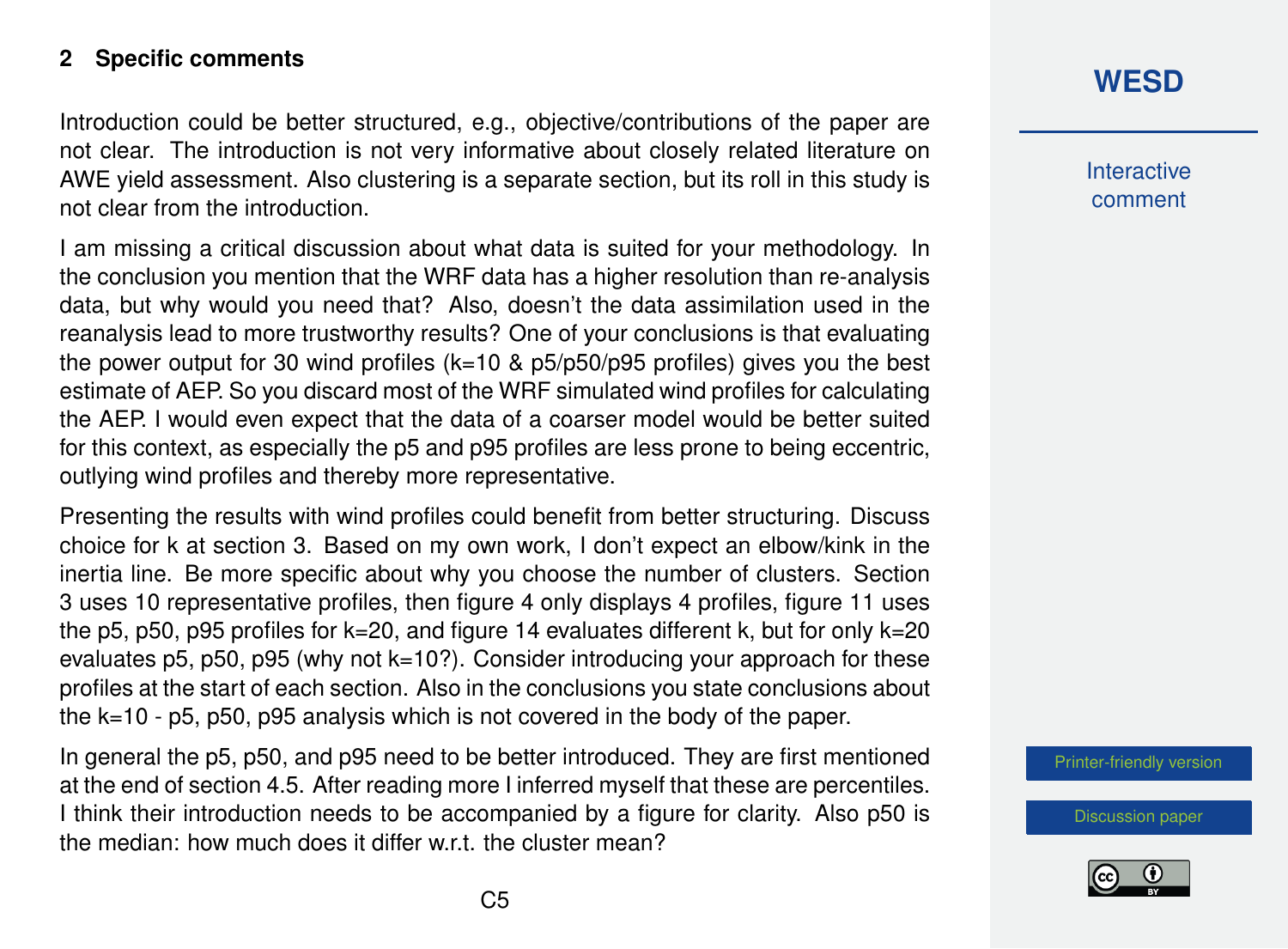I would not discuss this pre-optimization step for the tether sizing (section 4.3). Currently it is a bit confusing and does not add much value. It would be fine to consider the tether diameter as a given as this paper is about assessing performance metrics and not system design.

The non-linear grid on the x-axis of e.g. figure 12 needs to be justified. This part of your paper is where your work differs most from other studies: you should introduce it before the results section. part of your methodology I would expect the p5 and p95 causing a lot irregularities in the power curves and wind distributions, which vary depending on the metric which you put on the x-axis. As a result, the precision of the AEP which follows from integration over this axis will be low. In the figure differentiate between the p5, p50, and p95 data points.

My biggest concern about the AEP methodology is the mapping of the high dimensional space describing the wind profiles  $(60^{\circ}\text{2}=120 \text{ dimensions?)}$  to a 1D space (see figure 12). How would you justify integrating over only this 1D space? How accurate would this be? Do you also use p5, p50 and p95 wind profiles to the construct frequency distributions or only for the power curves?

How do you assess what AEP is realistic? For a very large k (i.e. k=number of WRF data points), the clustering output is the same as the input wind profiles. Applying your framework with a very large k is thus the same as doing the optimizations for every WRF wind profile, which would give you the best assessment of what is a realistic AEP. The trends in figure 14 don't converge to the diamond-marked value (k=20, p5,p50,p95-profiles) for very large k. This suggests that eccentric wind profiles are over-represented in the AEP calculation using the p5,p50,p95-profiles.

Mind that the  $c_p$  of a wind turbine is not constant, but is lowered after the rated wind speed is reached. You compare the AWES power curve with one of a conventional WT. However, you don't justify your choice for the rotor area of the WT. From what I understand, you conclude that  $c_p = 0.3$  gives a good agreement with the AWES power

# **[WESD](https://wes.copernicus.org/preprints/)**

**Interactive** comment

[Printer-friendly version](https://wes.copernicus.org/preprints/wes-2020-120/wes-2020-120-RC1-print.pdf)

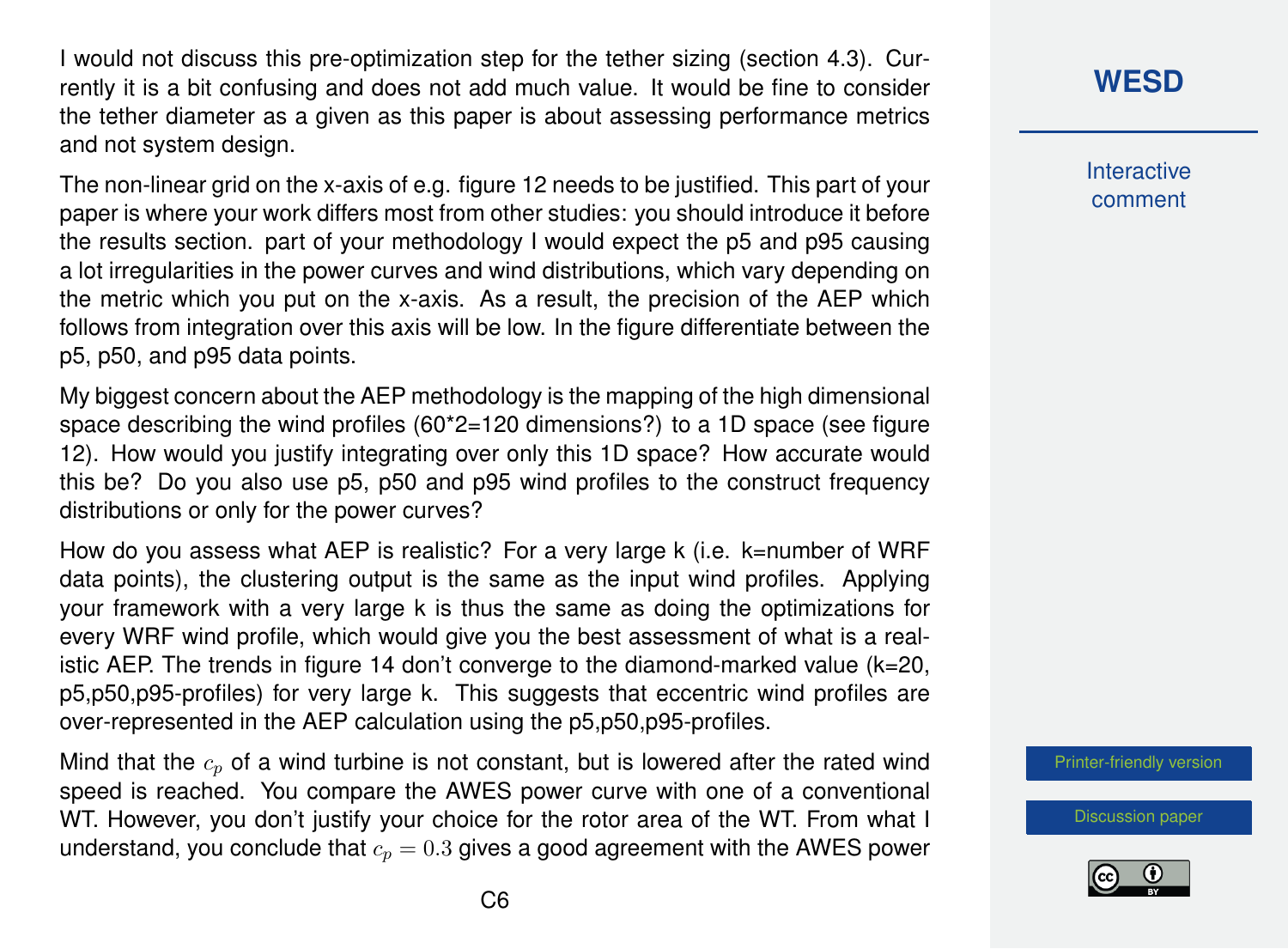curve, but it's not clear why you change the  $c_p$  and not the area. As a result, the comparison is not fair.

How would you use  $c_p$ /chord in practice for power estimation? I think it's still a rather challenging task as you still need to determine the relation between  $l_{nath}$  and the wind speed. More importantly, for WTs  $c_p$  is often used to quantify the efficiency of the energy conversion. I don't think the given formulation is a good metric for AWES efficiency. Take for example the (hypothetical) situation where we have a uniform wind field and let's neglect the variation of the air density. As you implied earlier (line 356): the mean cycle power is not very sensitive to the flight path length. So for the same kite size, a shorter and longer pumping cycle with the same mean cycle power will give me completely different values for  $c_p$  while the AWES efficiency did not change.

Dividing cp by c is the same as having the area of the kite multiplied by the path length in the denominator of equation 5 - why not use the wing area instead of the swept area in the first place and leave out the path length?

### **3 Technical corrections**

3.1 Abstract

page 1

- line 5: "A universal" instead of "An ..."
- line 5: What is the problem with power curves for log profile/power law wind conditions?
- line 6: "complex tether and drag losses" why does this lead to a more problematic power curve description? Also WTs occasionally operate in wind

# **[WESD](https://wes.copernicus.org/preprints/)**

**Interactive** comment

[Printer-friendly version](https://wes.copernicus.org/preprints/wes-2020-120/wes-2020-120-RC1-print.pdf)

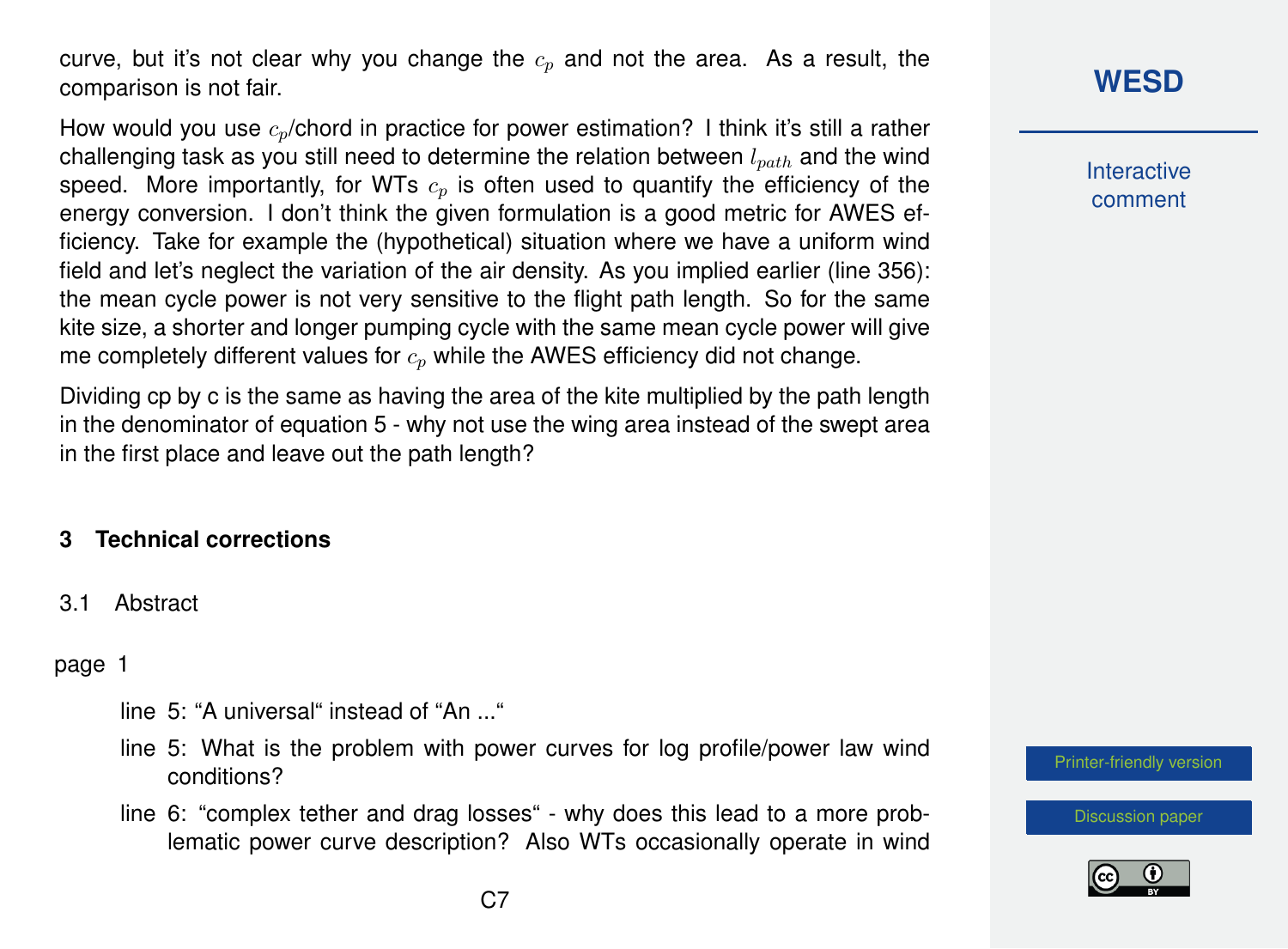conditions that are not covered by the assumptions made for determining their power curve e.g. low level jets.

line 7: The role of "rotor area normalization" to the power curve description is not clear. One can compare the harvesting efficiency of a WTs with different scales by normalization, but normally the power curve just characterizes the (non-normalized) power.

line 7: Not clear where "Therefore" refers to

line 14: put "with wind speed" after "decreases"

3.2 Introduction

#### page 1

line 20: WTs reach above 100 m

line 22: Use acronym for wind turbines

line 24: The list items are a bit random, suggestion: "3-bladed HAWT with conical tower" - as to my knowledge you don't find commercial HAWTs without nacelle and generator.

#### page 2

- line 27: Replace "route" by "concept"
- line 29: Reel-in description is a bit simplistic: flexible kite is really pulled back in, whereas a rigid wing utilizes its gliding capabilities.
- line 34: State that power curves are in general only used for a preliminary analysis.
- line 35: Not clear why the reference to Malz is needed here, does it belong to the previous sentence?

**Interactive** comment

[Printer-friendly version](https://wes.copernicus.org/preprints/wes-2020-120/wes-2020-120-RC1-print.pdf)

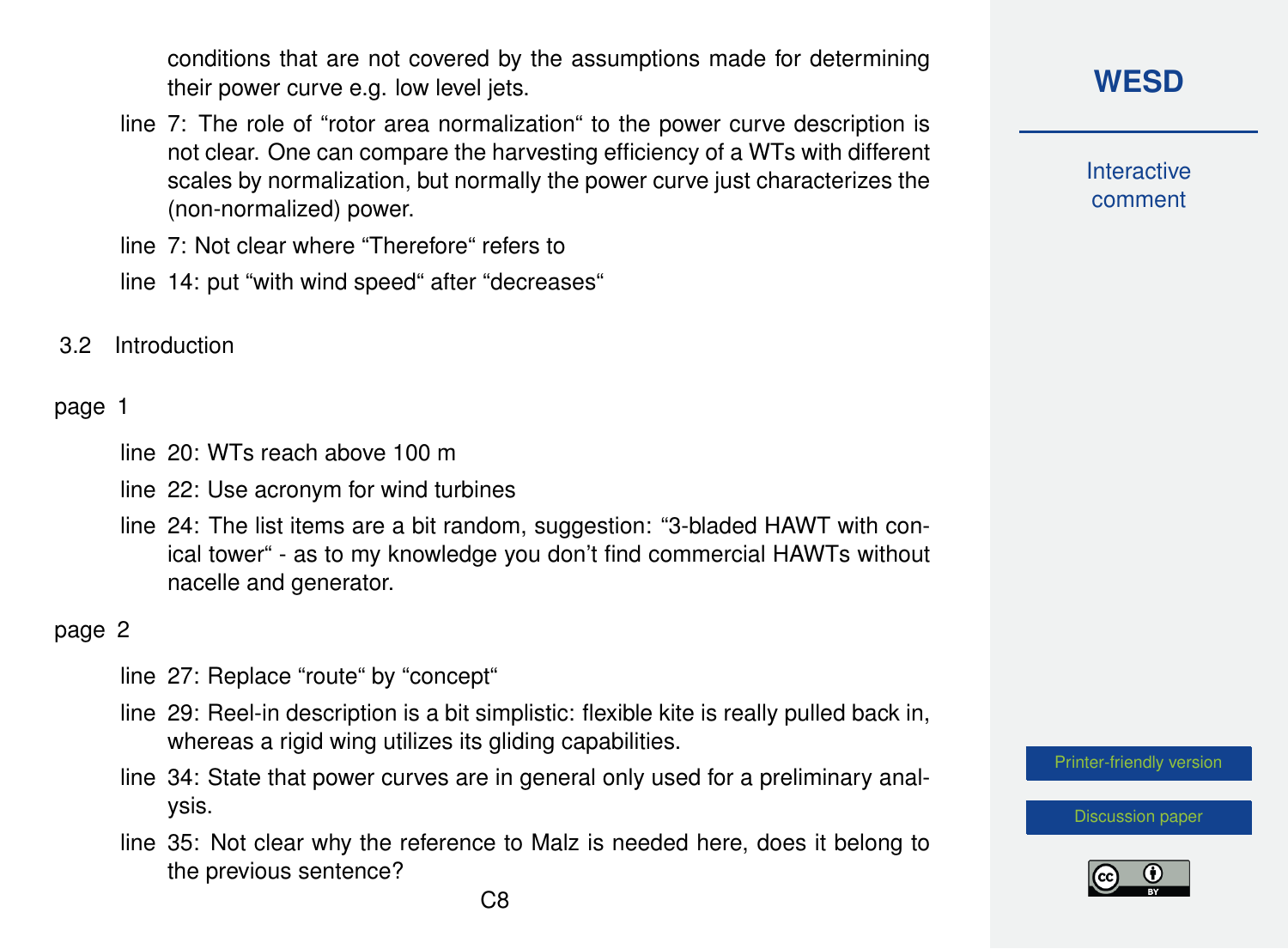- line 36: "wind speed magnitude" implies that the wind field in which an AWES operates can be described with one magnitude - needs some more explanation.
- line 37: Ground-gen does not operate at a single altitude: "optimal trajectory" includes information about altitude.
- line 37: Suggestion: split sentence: "Simple .."
- line 41: "most ... studies": it would be relevant to know which studies use an alternative approach.
- line 47: Discuss directly using measurements/LiDAR data for assessing wind resource (no weather modelling).
- line 48: Discuss your methodology (starting from "Results in ...") in a separate paragraph. Also include here what exactly the contribution is of this paper. You already touch upon this in the paragraph starting at line 32, however it is not very concrete (probably you want to the content of this paragraph down here).
- line 48: As I understand, you previously corrected WRF with LiDAR for the Pritzwalk location. Therefore none of the mentioned reasons for not using apply LiDAR apply here. So how do you justify using purely WRF data?
- line 54: Suggestion: Section 2 introduces the WRF model set-up and compares the onshore and offshore wind resource that follow from the WRF simulations.
- line 55: Would be good to mention clustering before when introducing methodology.

line 59: replace "derive" by "produce", replace "This includes" by "These include"

page 3

line 61: As I read it: the coefficient **definition** directly follows from the results, however I don't think this is what is meant.

**Interactive** comment

[Printer-friendly version](https://wes.copernicus.org/preprints/wes-2020-120/wes-2020-120-RC1-print.pdf)

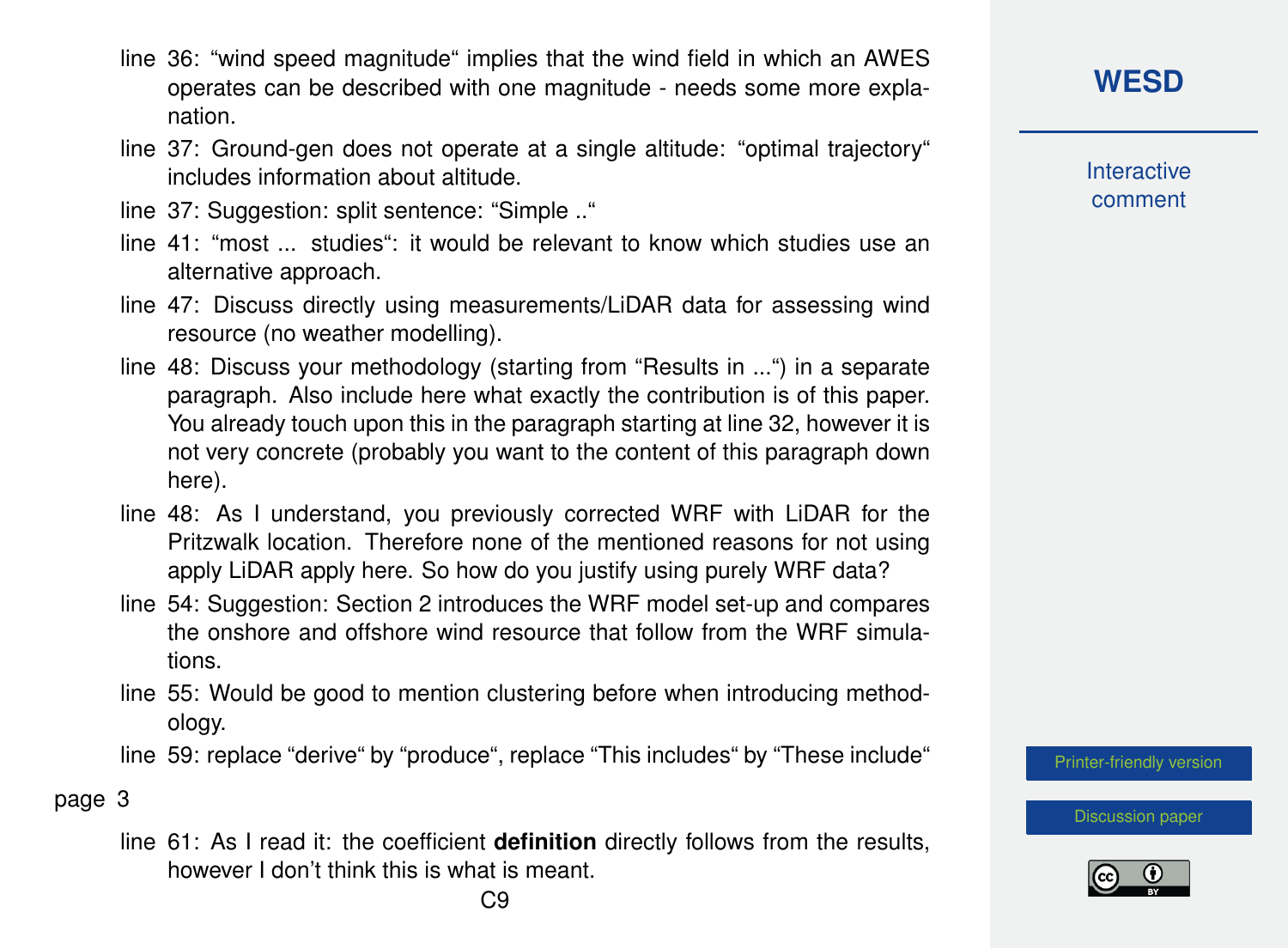3.3 Wind data

### page 3

- line 64: Representative for what?
- line 67: AWE might be promising for other type of locations where it does not have to compete with WTs.
- line 71: Why use different periods?
- line 75: replace "in" with "with"
- line 79: replace "on" with "in"
- line 78: replace "The focus of this study is not on the detailed comparison between mesoscale models, but on AWES performance subject to representative onshore and offshore wind conditions determined based on clustered wind profiles (described on section 3). To that end" by "For the assessment of AWES performance"
- line 80: What is adequate?
- line 80: remove "data" in between sentences
- line 82: Why use different data sources for boundary conditions.
- line 88: replace "h" by "hours"
- line 88: Why use different approaches to simulate 1 year?

#### page 4

- figure 1: It's hard to assess the topography from this figure, leave out "topography" in caption, or add information on color scale.
	- line 91: "High-Performance Computing" without capitals?
	- line 94: Wind directions without capitals

# **[WESD](https://wes.copernicus.org/preprints/)**

**Interactive** comment

[Printer-friendly version](https://wes.copernicus.org/preprints/wes-2020-120/wes-2020-120-RC1-print.pdf)

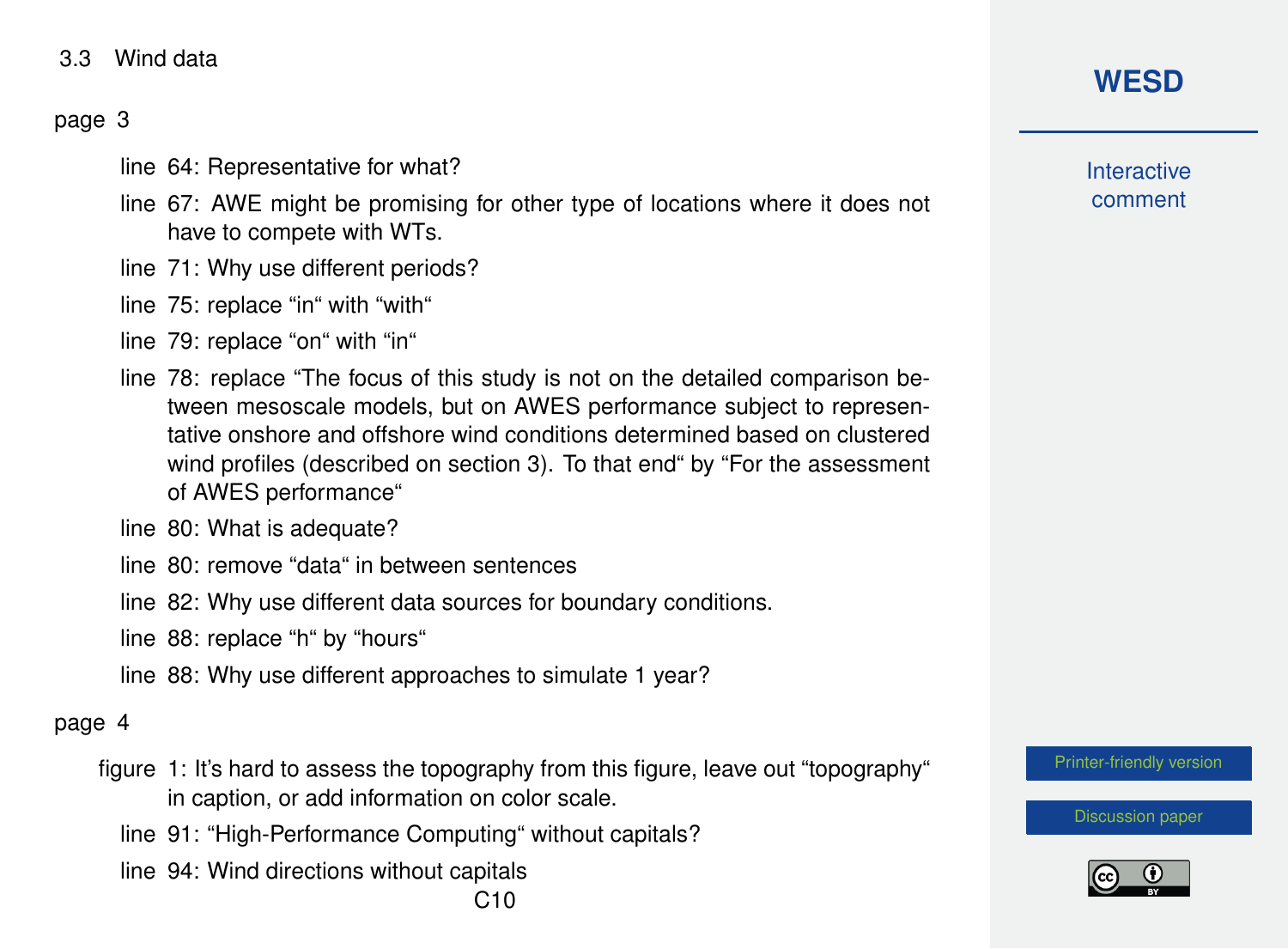- line 94: Dominant wind direction offshore is southwest for both 100 and 500 m.
- line 94: Using "rotating" is a bit strange here: the wind direction changes or the wind turns.
- line 96: Start sentence with "The"
- line 97: "Offshore conditions .." is a bit vague. How does the 10 degrees relate to the 5 degrees of the preceding sentence? If the wind would always veer 10 degrees than so would the average wind direction.

### page 5

- line 98: "the same westerly wind direction at high altitude" what do you mean? Figure 2 shows that offshore the wind is predominantly southwest.
- line 99: Add point at end of sentence
- line 99: Replace "The relative wind speed increase of" by "The wind shear at", and remove "and the already high wind speeds at lower heights"
- line 102: replace "distribution" by "distributions at each individual height level"
- line 102: replace "These statistics give an insight into the overall wind conditions, but the actual profile shapes" by "These distributions give insight into the wind speed statistics at the individual heights, but not onto the statistics of the wind profile shapes."
- line 105: replace "have a fairly narrow range" by "are relatively low"
- line 106: replace "up to high altitudes" by "for the full height range"
- line 106: replace "This leads to the development of" by "The distributions show"
- line 109: "Such multimodal distributions at higher altitudes are better described by the sum of two or more probability distributions" - isn't this the definition of multimodal?

# **[WESD](https://wes.copernicus.org/preprints/)**

**Interactive** comment

[Printer-friendly version](https://wes.copernicus.org/preprints/wes-2020-120/wes-2020-120-RC1-print.pdf)

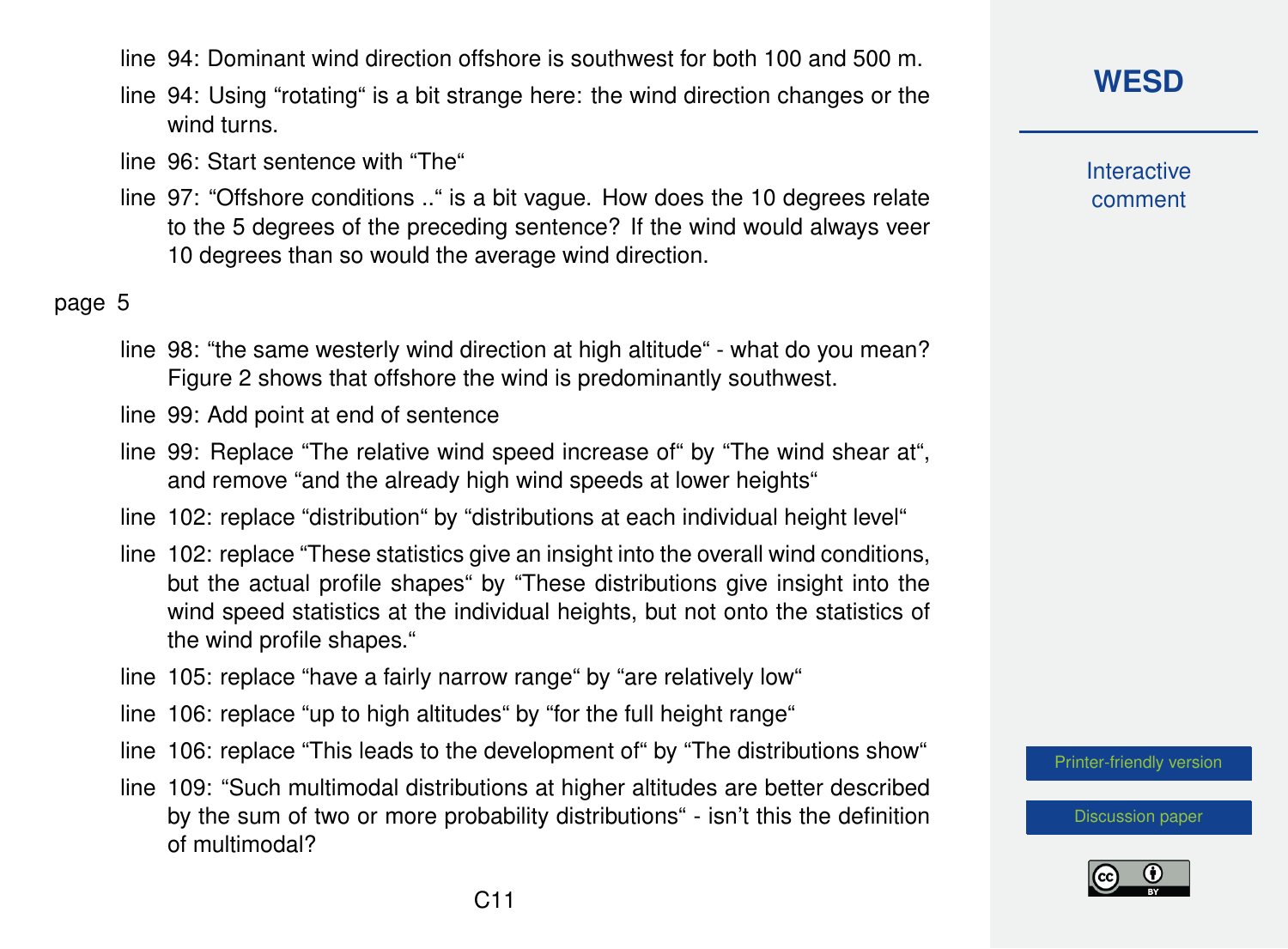- line 113: "As mentioned above, the relative wind speed increase with height is less pronounced offshore than onshore." - why mention it twice?
- line 114: suggestion "Conventional WTs benefit from low wind shear offshore .."
- line 115: replace "However, offshore AWES will also benefit from higher offshore winds and move offshore for other reasons such as safety or land use regulations" by "Nevertheless, also AWES benefit from low wind shear. Among the reasons for placing AWES offshore are safety and land use regulations."

### page 6

- figure 2: State that these results reflect single locations. Leave out "On average wind direction onshore rotates about 14 âUe while offshore winds rotate about 5 â Ue between 100 and 500 m. Onshore shows a higher wind shear due to higher surface roughness and relatively high wind speeds offshore." - this belongs in the text.
	- line 116: "Another benefit of offshore AWES in comparison to conventional WT is the smaller and cheaper support structure." - Statement is a bit misplaced in the wind resource discussion and needs a reference. Also the arguments are one-sided, there are many reasons why not to put AWES offshore.

line 118: replace "categorized" by "characterized"

#### page 7

- figure 3: Clarify that this is not a 2D histogram, but independent histograms/distributions per height. State that these results reflect single locations.
	- line 126: Not clear if this is the classification as presented in the table.
	- line 129: Is the ocean always warmer? Remove "likely"
	- line 131: Not sure what the use is of this paragraph: only covers literature without touching upon the results.

**Interactive** comment

[Printer-friendly version](https://wes.copernicus.org/preprints/wes-2020-120/wes-2020-120-RC1-print.pdf)

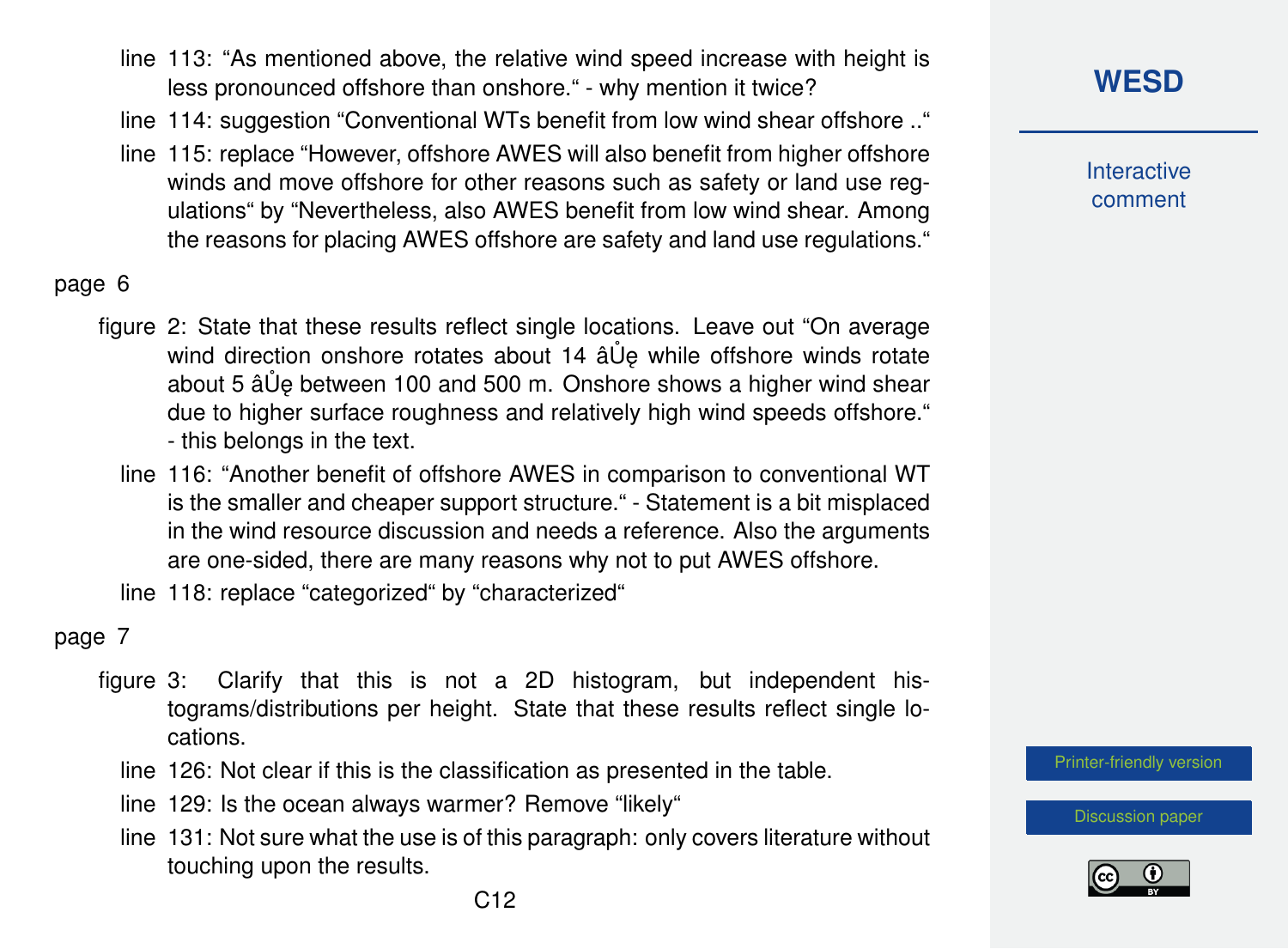### 3.4 Clustering of wind conditions

#### page 8

table 2: State that these results reflect single locations.

- line 136: Statement is not very informative, rephrase to emphasize that it's not just time- and space-averaged wind velocities that effect the power output of wind energy systems, but also the variation in time and space.
- line 138: Elaborate on excessive averaging.
- line 141: replace "proxy" by "metric", replace "a metric that" by ", which"
- line 143: Only one study is listed
- line 143: Not clear what diverge with height means: large wind speed spread at high altitudes?
- line 144: Do you mean to say that there is no correlation between the wind speed profile over a high elevated layer and the surface-based stability?
- line 146: Also grouping based on stability is "based on data similarity": be more precise.
- line 146: What does the reader need to see in the appendix? Don't refer to results before the explanation of your methodology is finished.
- line 148: Mathematical clustering is a vague term: explain. You use clustering, classifying, categorizing, and binning interchangeably: be more consistent.
- line 154: The u-component is per definition along the x-direction. Explanation is not clear: also  $u_{main}$  and  $u_{deriation}$  are not throughout this paper anymore so why introduce them here?
- line 158: Explain what a data point consists of. Also not clear that each data point is assigned to the closest centroid. Replace "defined" by "represented"

# **[WESD](https://wes.copernicus.org/preprints/)**

**Interactive** comment

[Printer-friendly version](https://wes.copernicus.org/preprints/wes-2020-120/wes-2020-120-RC1-print.pdf)

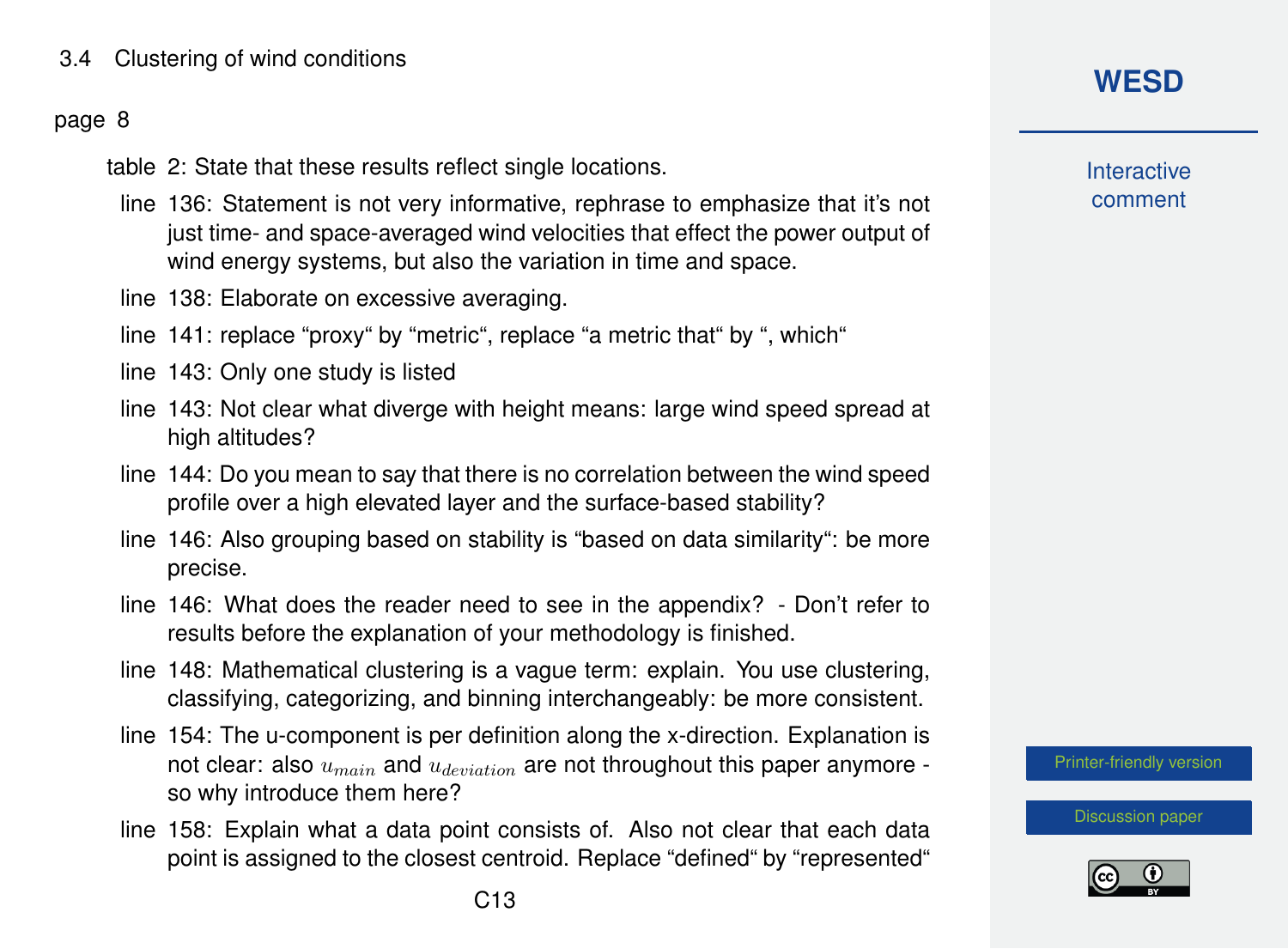line 159: Suggestion: "The clustering finds the centroid positions that minimize .."

line 160: Distances between?

line 161: Rephrase: the centroid will at best coincide with a data point by chance

### page 9

- line 162: I misunderstood at first: I thought you were talking about the labels assigned to each data point. Leave out mentioning the initialization as it is confusing. Just mention that the label number that each cluster gets is rather random and does not have any mathematical meaning.
- line 164: replace "Later evaluation uses clusters sorted by average wind speed up to 500 m." by "As presented, the resulting clusters sorted by average wind speed up to 500 m."
- figure 4: Use the same color scheme for the clusters as for figure 5. It's unclear from the right column of figure 4 what is plotted on the y-axis as there is no grid/ticks.
	- line 168: "inertia reduction becomes marginally small with increasing number of clusters" - this is not completely true: above all the elbow method says that kinks in the inertia trend indicate sensible choices for k. It's hard to observe them with evaluating so little values of k. Best to just use a step size of 1.
	- line 169: that doesn't make inertia meaningless

line 170: add space after hyphen

### page 10

line 171: table 1 doesn't show any difference between the vertical levels (grid) of the two analyses. How different are they? I would not expect the vertical grid to have a large effect. More probable is a larger spread of the centroids. C14

# **[WESD](https://wes.copernicus.org/preprints/)**

**Interactive** comment

[Printer-friendly version](https://wes.copernicus.org/preprints/wes-2020-120/wes-2020-120-RC1-print.pdf)

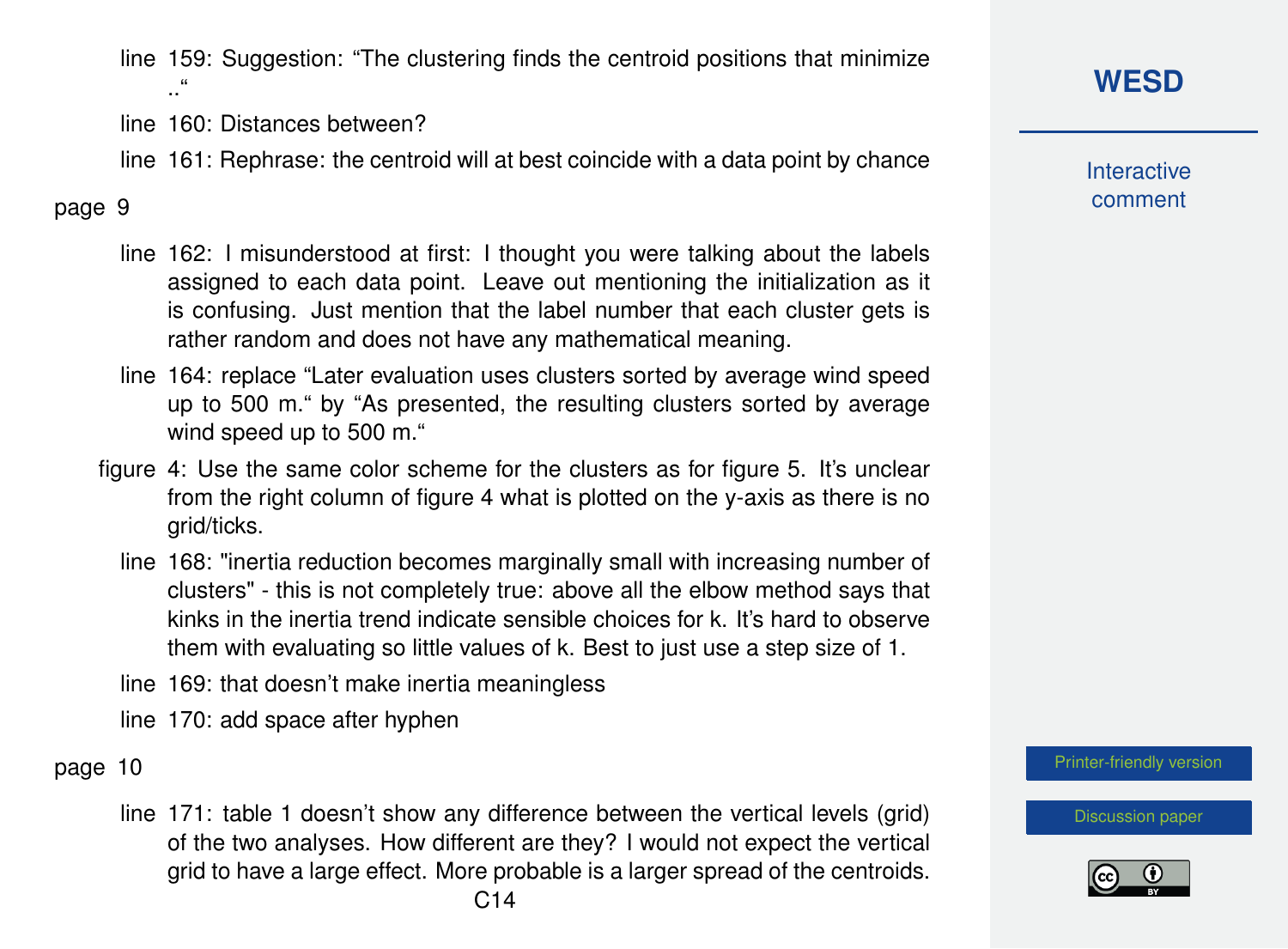- line 172: replace membership by a more precise explanation
- line 176: also if you would use a fixed (not random) initialization the cluster would not be arranged in a logical order, suggested: "Note that the order of the clusters is random and does not follow any logic."
- line 176: It's still on the y-axis.
- line 178: Too many I don't find very likely. At least the mean silhouette score always decreases with k. Do you have a reference?
- line 179: Not clear what you mean with "the continuous nature of wind which results in a high cluster proximity" and how this effects the silhouette scores - please expand.
- line 180: For readability I would suggest not to jump to the conclusions of the next section.
- line 181: Replace "intersect .." by "are grouped together with monotonic wind profiles"
- line 182: closing parenthesis missing
- line 184: Is there a reason for using first wind speed and after velocity? If not, rephrase.
- line 185: replace "comprising .." by "WRF-simulated wind speed profiles that are input for the clustering"
- line 185: suggestion: "Within a cluster, the wind speed profiles span.."
- line 189: False statement: this explains the higher inertia, not the silhouette score. Also the onshore clusters are distinct.
- line 191: I don't see why "directional differences" result in a decrease of wind speed with height - explain.
- line 192: What about small-scale weather phenomena?

**Interactive** comment

[Printer-friendly version](https://wes.copernicus.org/preprints/wes-2020-120/wes-2020-120-RC1-print.pdf)

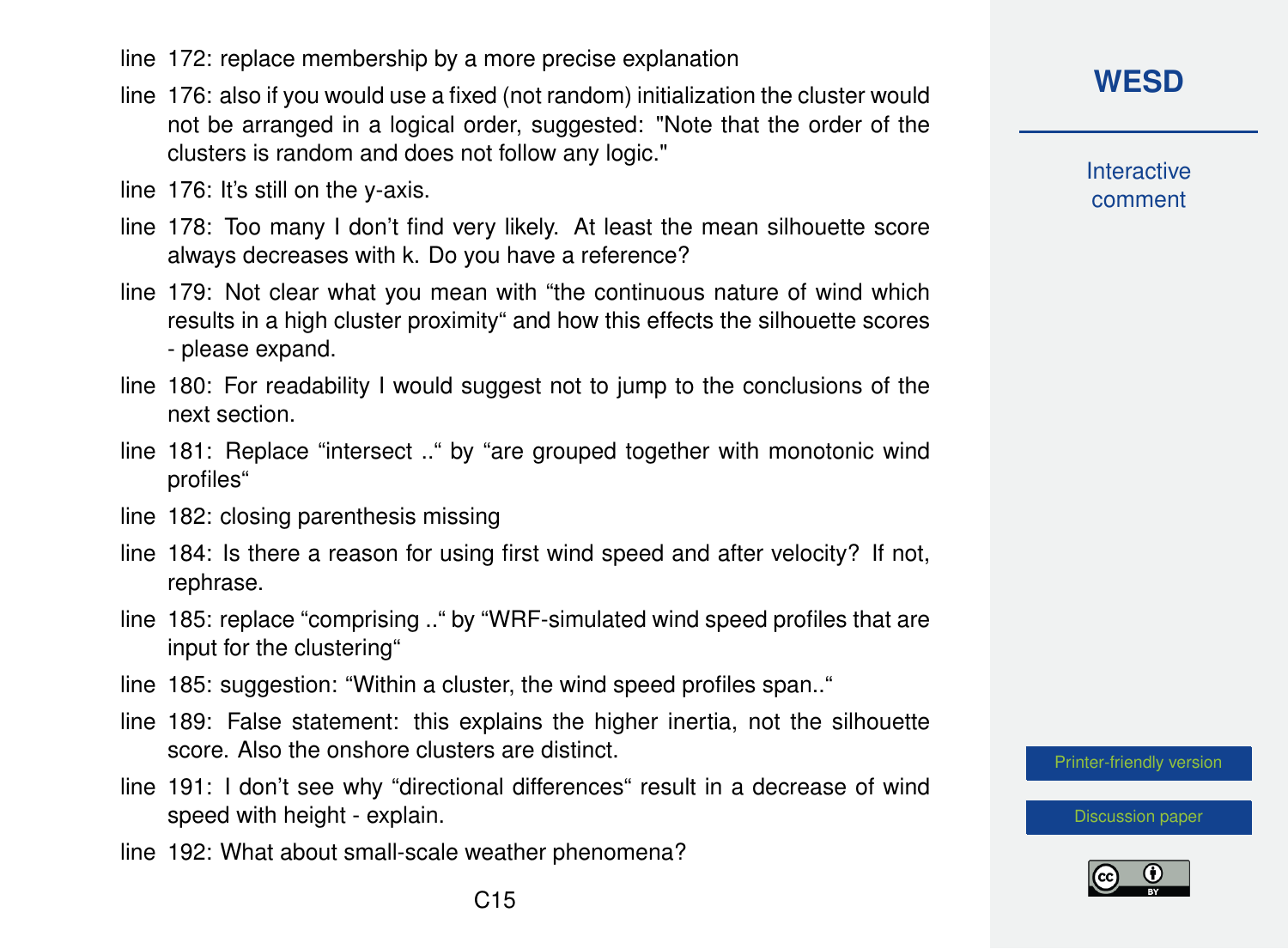line 192: Why too many clusters (in which context)? I think it is very insightful to find these type of cluster mean wind profiles. Them having a lower probability makes it even more interesting to evaluate why the clustering gives these clusters as a result as normally k-means clustering tends to produce equally sized clusters.

line 195: Is the wind speed inversed or the wind shear?

line 197: replace "determining" by "dominant" and replace "stacked" by "ordered"

line 200: Suggestion: add reference to Schelbergen

page 11

- line 204: For which application/analysis are long term averaged wind speed profiles considered? Using a averaged profile **shape** is commonly done for AEP calculations, but that's a somewhat different approach.
- figure 5: The wrf-simulated wind profiles only show as a filled area, so not very informative - but I suppose it doesn't hurt either.

page 13

- line 220: The name of the "other" category suggest to me that these conditions are exceptional/not often occurring, however your analysis shows the opposite. How should I physically interpret this category?
- line 220: What do you mean with wind power assessment? Why is the impact of low wind conditions low? I don't understand the comparison.
- line 221: Basically what you're saying is that how often wind conditions occur (the wind speed distribution) has a large effect on the AEP? - I would say that the reader is familiar with this.

**[WESD](https://wes.copernicus.org/preprints/)**

**Interactive** comment

[Printer-friendly version](https://wes.copernicus.org/preprints/wes-2020-120/wes-2020-120-RC1-print.pdf)

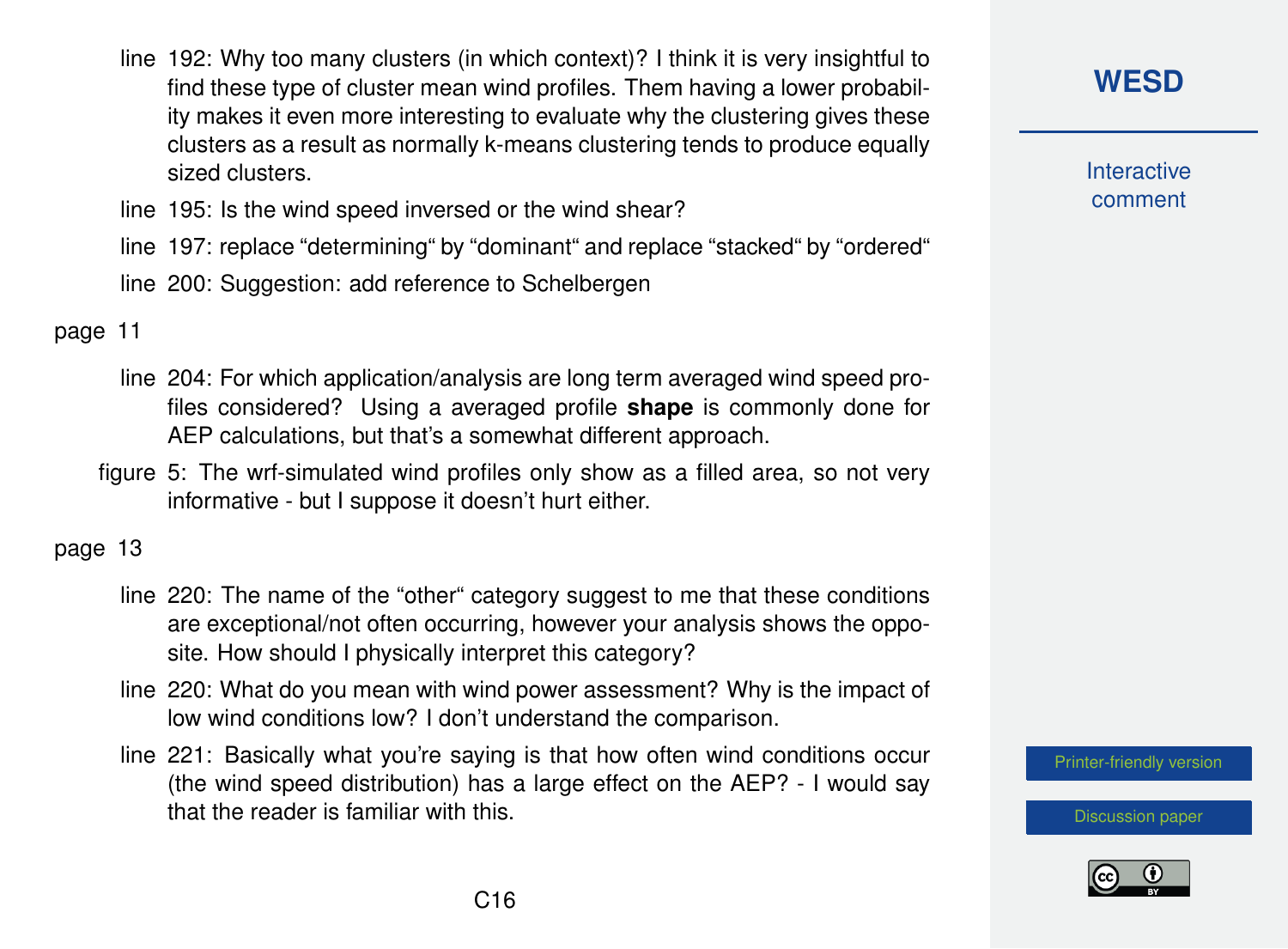### 3.5 AWES trajectory optimization

#### page 13

- line 231: Very technical start of the section readability would benefit from further introduction.
- line 232: Which unstable dynamics are you referring to?
- line 233: Which multiple inputs, multiple outputs?

page 14

- line 238: Which simulated profiles? Aren't you using the cluster means?
- line 239: replaced "during" by "of"
- line 247: What is the main wind direction?
- line 252: Suggestion: "We use the aerodynamic model of the Ampyx AP2 (Malz et al., 2019; Ampyx)"
- line 253: The footnote is confusing as you mention that no other data is available while you are referring to a source.
- line 259: Introduce kappa and bring equation 2 forward.
- line 260: "This results in an overestimation of output power and lower cut-in speed in comparison to a heavier aircraft." - unclear how you come to this conclusion.
- line 263: Mentioning focus of paper is a bit misplaced, better save that for the outlook.

C17

page 15

figure 9: Why mentioning Loyd in caption?

# **[WESD](https://wes.copernicus.org/preprints/)**

**Interactive** comment

[Printer-friendly version](https://wes.copernicus.org/preprints/wes-2020-120/wes-2020-120-RC1-print.pdf)

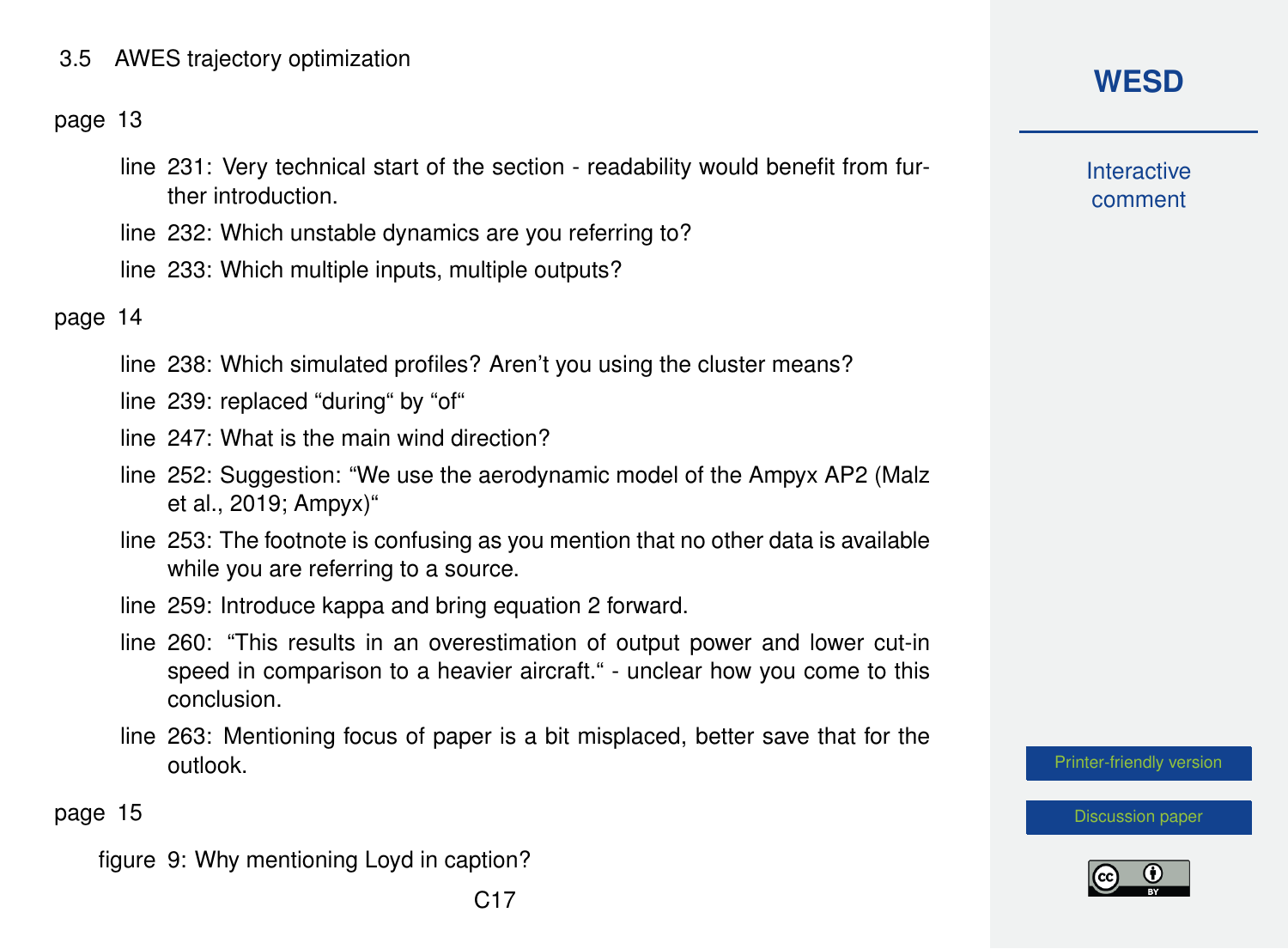line 264: rephrase

line 265: Leave out or mention how you would estimate it.

#### equation 2: Position at related text and introduce properly.

line 270: mention conditions for which this is valid.

- line 270: Last part of sentence is confusing. Suggestion: ".. , thereby the reelout speed is expected to remain below 10 m/s as the wind speed hardly exceeds 20 m/s.
- line 271: Implies that the ratio is fixed, however I don't think that's what's meant. - example values 10/15 is superfluous.
- line 272: I would not discuss this pre-optimization step. As you mentioned yourself: this paper is about assessing performance metrics and not system design. Consider the tether diameter as a given.

### page 16

line 280: No need to state subsection number, table number suffices.

line 281: why "or"?

- line 282: add "coefficient" why do you use a linear relation?
- line 285: replace "prevailing" by "can be adapted to", replace "dynamically" by "continuously"
- line 286: replace "AWES" by "AWESs"
- line 290: Isn't 19 m/s a bit low? this is equivalent to a mild storm
- line 293: Explain what a p-value is: add a figure to explain.
- line 294: Why average wind speed up to 500 m?
- line 294: On line 176 you mention that a representative k is 10. Better to choose k already at section 3, instead of quickly mentioning it here.

# **[WESD](https://wes.copernicus.org/preprints/)**

**Interactive** comment

[Printer-friendly version](https://wes.copernicus.org/preprints/wes-2020-120/wes-2020-120-RC1-print.pdf)

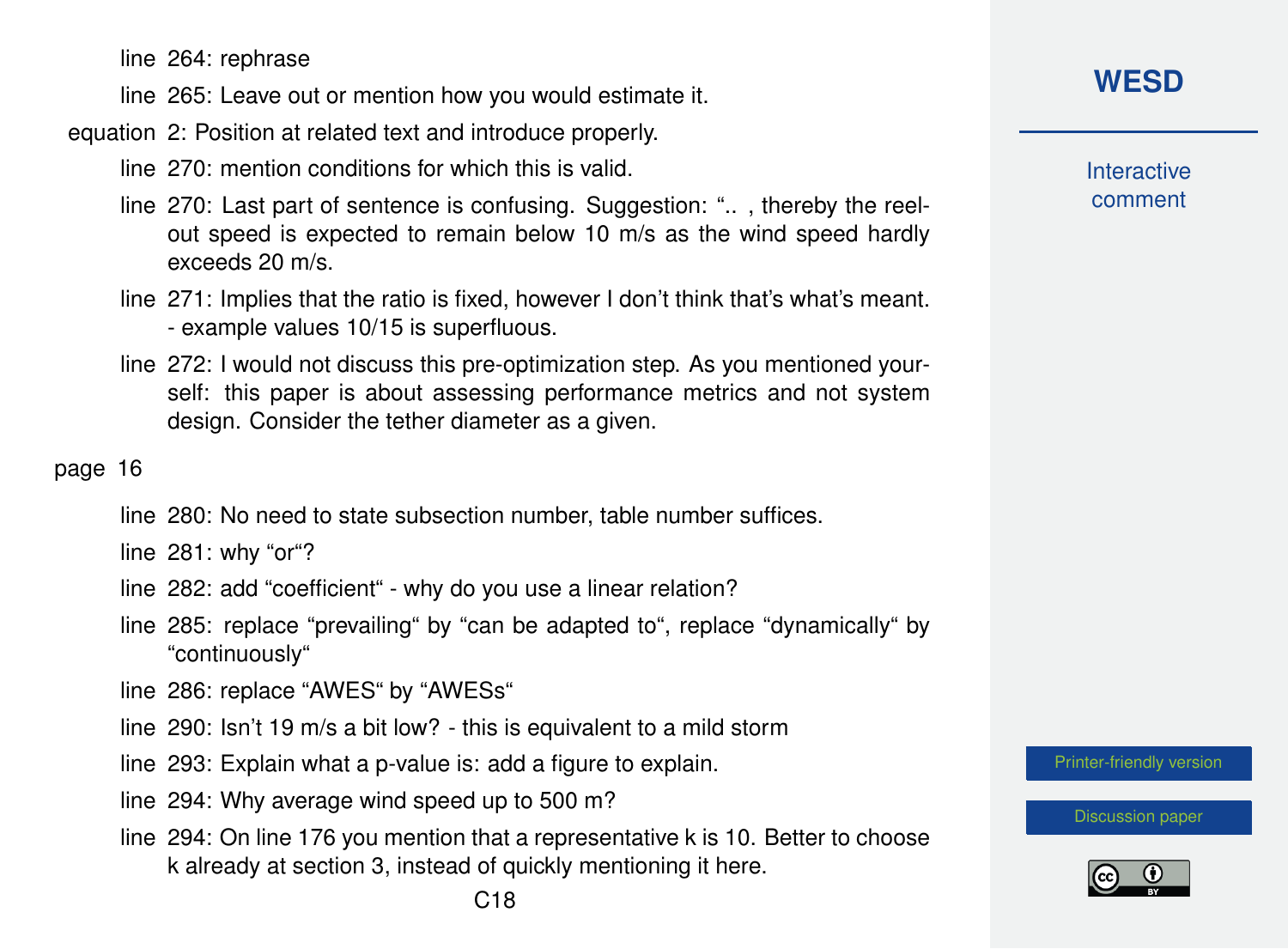page 17

line 296: Rewrite "cluster centroids.. implemented"

line 297: Not clear when you use the p5,50,95 and when you don't and how you use them if you do. Please rewrite paragraph. So you only use these p-values for determining the power curve? I would say this is the most important part of this study so it should get more explanation.

equation 3: Move to the related text.

line 304: Would the analysis benefit from running the optimization using multiple starting points?

line 306: remove hyphen: "inequality"

- line 306: Which equality constraints? You only mentioned inequality constraints.
- line 307: As far as I know, an optimal control problem always uses discretized control intervals, irrespective of if direct collocation is used or not.

line 307: missing space after dot

- line 307: Is this the input you give to awebox for generating an initial guess? Explain estimated aircraft speed - this will vary between reel-in and reel-out and also within the reel-out phase over one loop.
- 3.6 Results

### page 17

- line 317: Shouldn't it be "average wind speeds for different height ranges"?
- line 320: "Rayleigh distributed log-profiles" is not very precise
- line 323: "representative" does not fit the context, list which profiles you have chosen.

**[WESD](https://wes.copernicus.org/preprints/)**

**Interactive** comment

[Printer-friendly version](https://wes.copernicus.org/preprints/wes-2020-120/wes-2020-120-RC1-print.pdf)

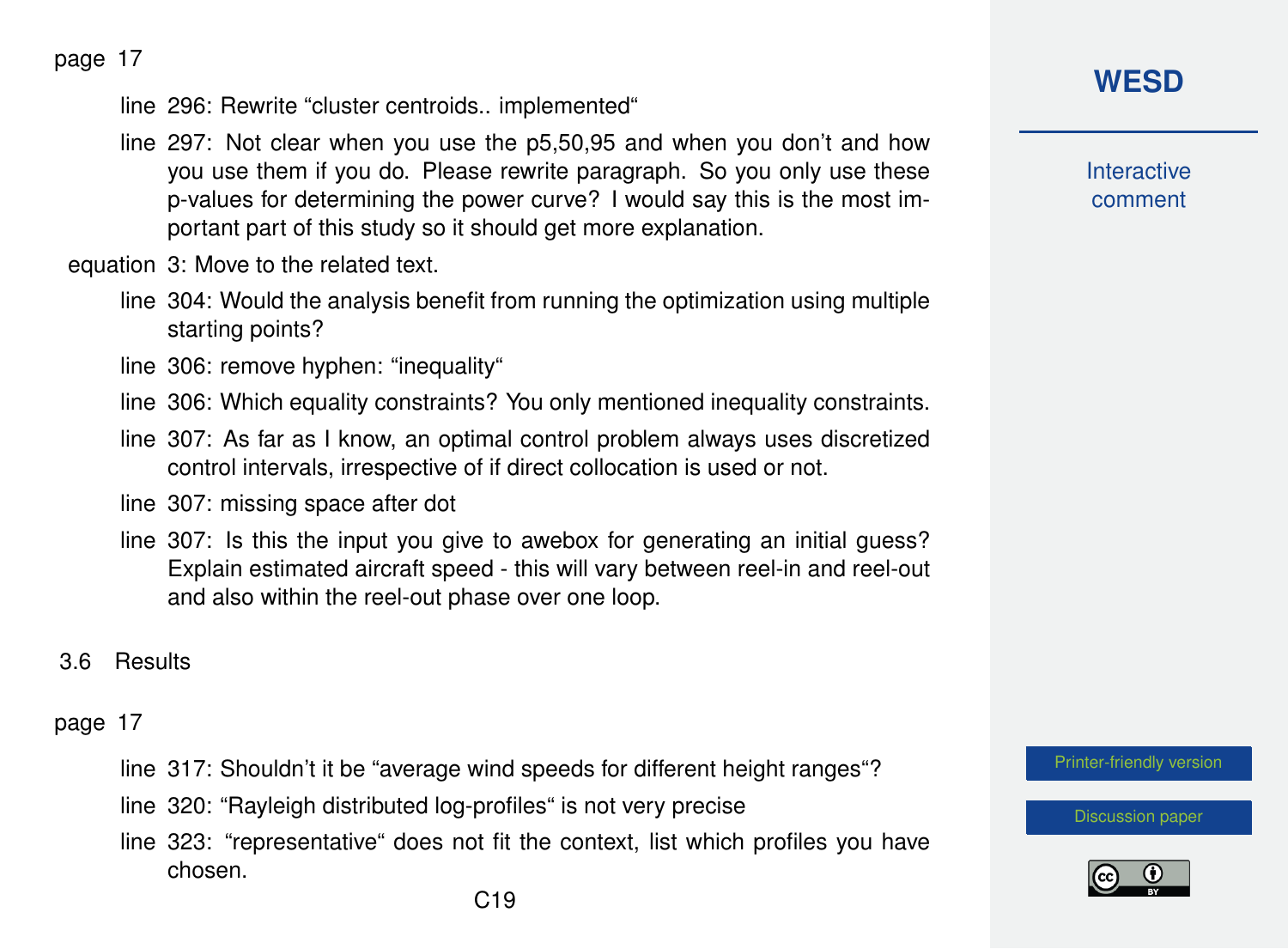page 18

line 325: missing closing parenthesis, replace "figures" by "figure"

- figure 10: In caption list which profiles are plotted. Also describe what is highlighted using the colors in the left column. Remove "The deviation of the colored lines is caused by the approximation of discrete data points with Lagrange polynomials." - too much detail for caption.
	- line 328: replace "optimization" by "modelling"
	- line 328: Wind speed vs wind velocity profiles is a bit confusing. Just mention that only the wind speed is plotted and that changes in wind direction with height can be seen in the lower left plot.
	- line 330: Didn't you introduce the "rotated u and v component" as  $u_{main}$  and  $u_{deviation}$ ? - then also use them here
	- line 330: replace "wind velocity components as experienced by the AWES in color" by "with the part of the profiles corresponding to the height range swept by the kite in color"
	- line 332: not clear which are the onshore and which the offshore profiles.

line 333: first should be x-z plane

#### page 18

- line 335: perpendicular to x is both y and z-direction
- line 335: What is unrealistic about them?
- line 338: Can you identify whether the system is de-powering or not? If so than you can differentiate between the two.
- line 338: What about de-powering by increasing the reelout speed?

**[WESD](https://wes.copernicus.org/preprints/)**

**Interactive** comment

[Printer-friendly version](https://wes.copernicus.org/preprints/wes-2020-120/wes-2020-120-RC1-print.pdf)

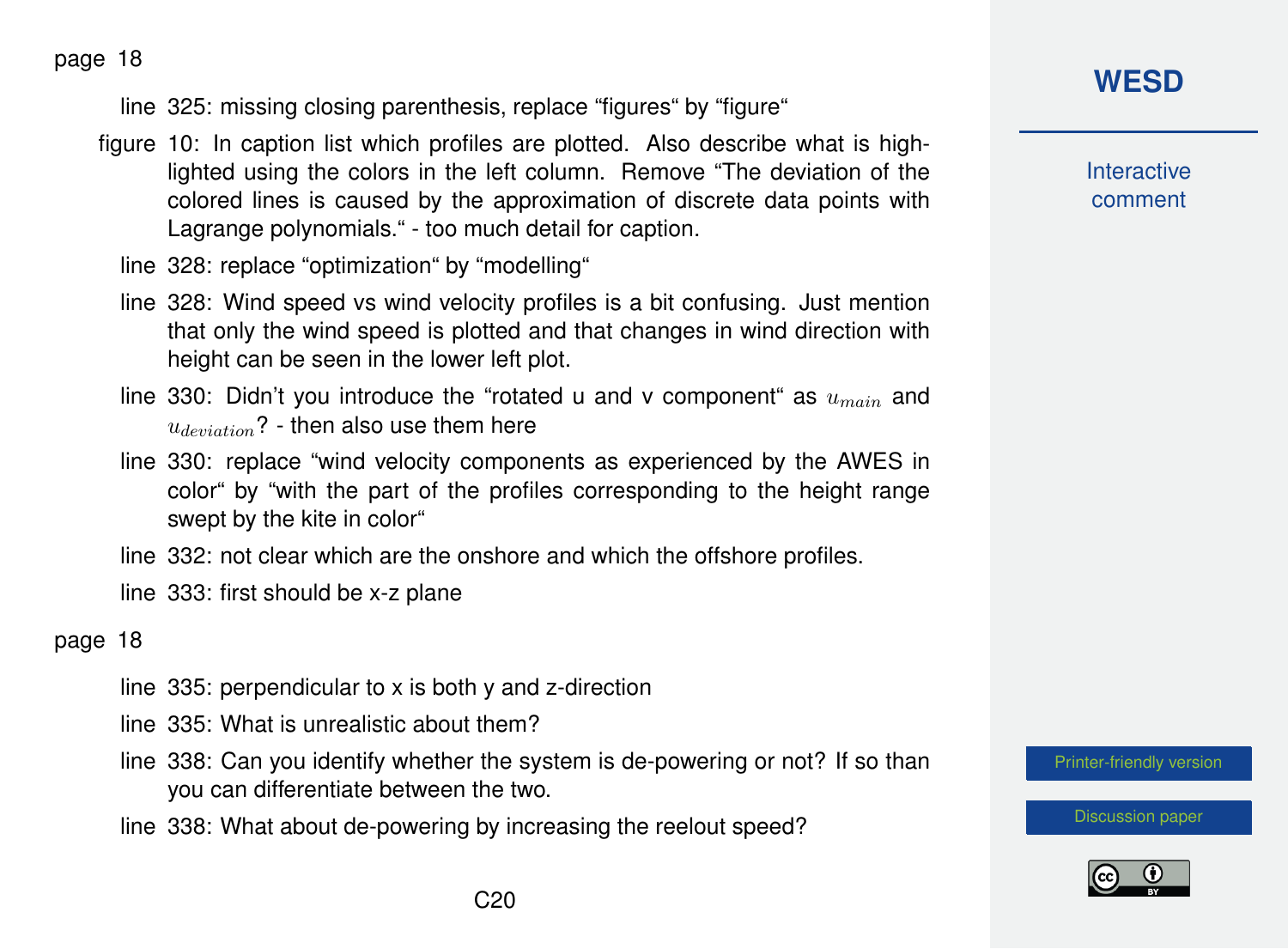- line 342: So for an elevated path, you don't want to fly at maximum  $cl^3/cd^2$ ? This is not what we observe in figure 10: the most elevated path has the lowest angles of attack during reelout.
- line 347: So you're relating this observation in the reel-in phase (reaching max reel-in speed) to an observation in the reel-out phase (de-powered loop)? Isn't it more likely that the de-powering is triggered by reaching max tether force during reel-out?

line 355: Which previous analyses?

line 356: Not completely: zero would probably not give you the best performance.

page 19

- line 363: Clarify that you're not just using the 4 profiles that were treated in the previous subsection.
- line 363: What is  $z_{operation}$ ? I would expect a height range, not a single value.
- line 364: Replace "emerge"
- line 365: add comma after onshore, correct for this in the rest of the paper
- line 365: remove "and typically higher winds offshore" from end of sentence and mention in a different sentence that generally tether length increases with wind speed

page 20

line 369: "on the other hand" - comparison is not clear

line 372: "This also has implications for tower-based.." - Leave the WT discussion out. It's well known that offshore turbines have lower towers than onshore.

**[WESD](https://wes.copernicus.org/preprints/)**

**Interactive** comment

[Printer-friendly version](https://wes.copernicus.org/preprints/wes-2020-120/wes-2020-120-RC1-print.pdf)

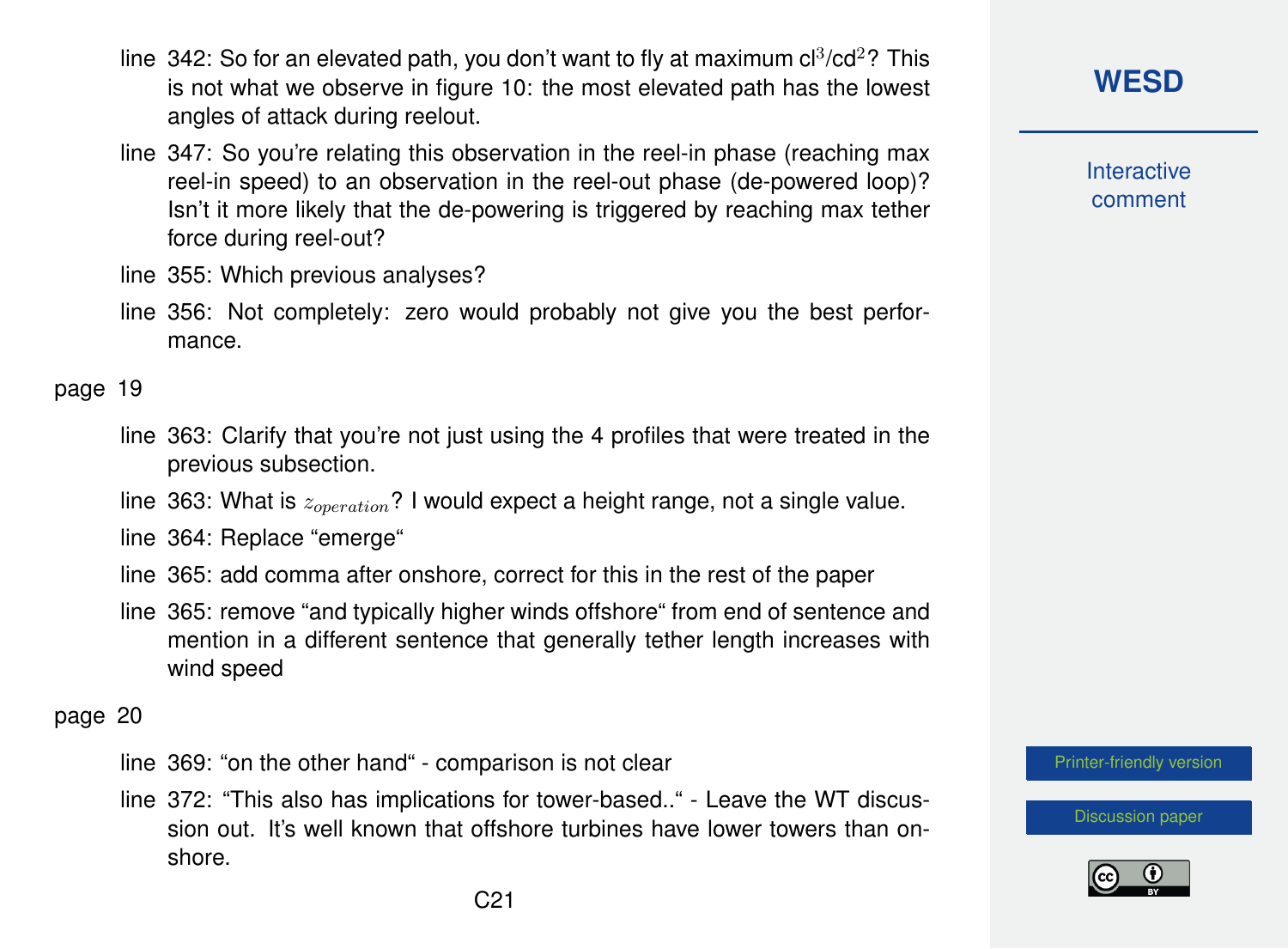- line 376: The distributions for 25 and 50m2 are not that much different and is worthwhile mentioning.
- line 378: Figure 11 shows only onshore 1% exceeding 600 m for 20m2 and offshore 0%
- figure 11: Differentiate between p5, p50 and p95 using for example different markers. Put occurrences on the horizontal axis. If I understand correctly your only plotting the results of 60 optimizations: this would be more clear by plotting occurrences.

page 21

line 384: replace "unanimously accepted" by "consensus"

line 385: replace "wind speed probability distribution" by "wind resource model"

- line 387: I would just mention that AWESs generally operate in a larger height range
- line 389: So this leaves you with a non-linear grid on the x-axis? Also the order is different for every reference height range? - If so, mention this. I would expect the p5 and p95 causing a lot irregularities in the power curves and wind distributions. Would it be possible to show data points represent p5, p50 and p95 powers? About using the power curves for integrating: basically you're trying to map this high dimensional space describing the wind profiles (60\*2=120 dimensions?) to a 1D space. By doing so you loose a lot of information on the wind profiles. How would you justify integrating over only this 1D space? How accurate would this be? Do you also use p5, p50 and p95 wind profiles to the frequency distributions? Is the area underneath your frequency distributions 100% in that case?
- line 393: "respective AWES operating altitude" why using 60 629 m and 59 -551 m? Not all trajectories fly over this full range.

**[WESD](https://wes.copernicus.org/preprints/)**

**Interactive** comment

[Printer-friendly version](https://wes.copernicus.org/preprints/wes-2020-120/wes-2020-120-RC1-print.pdf)

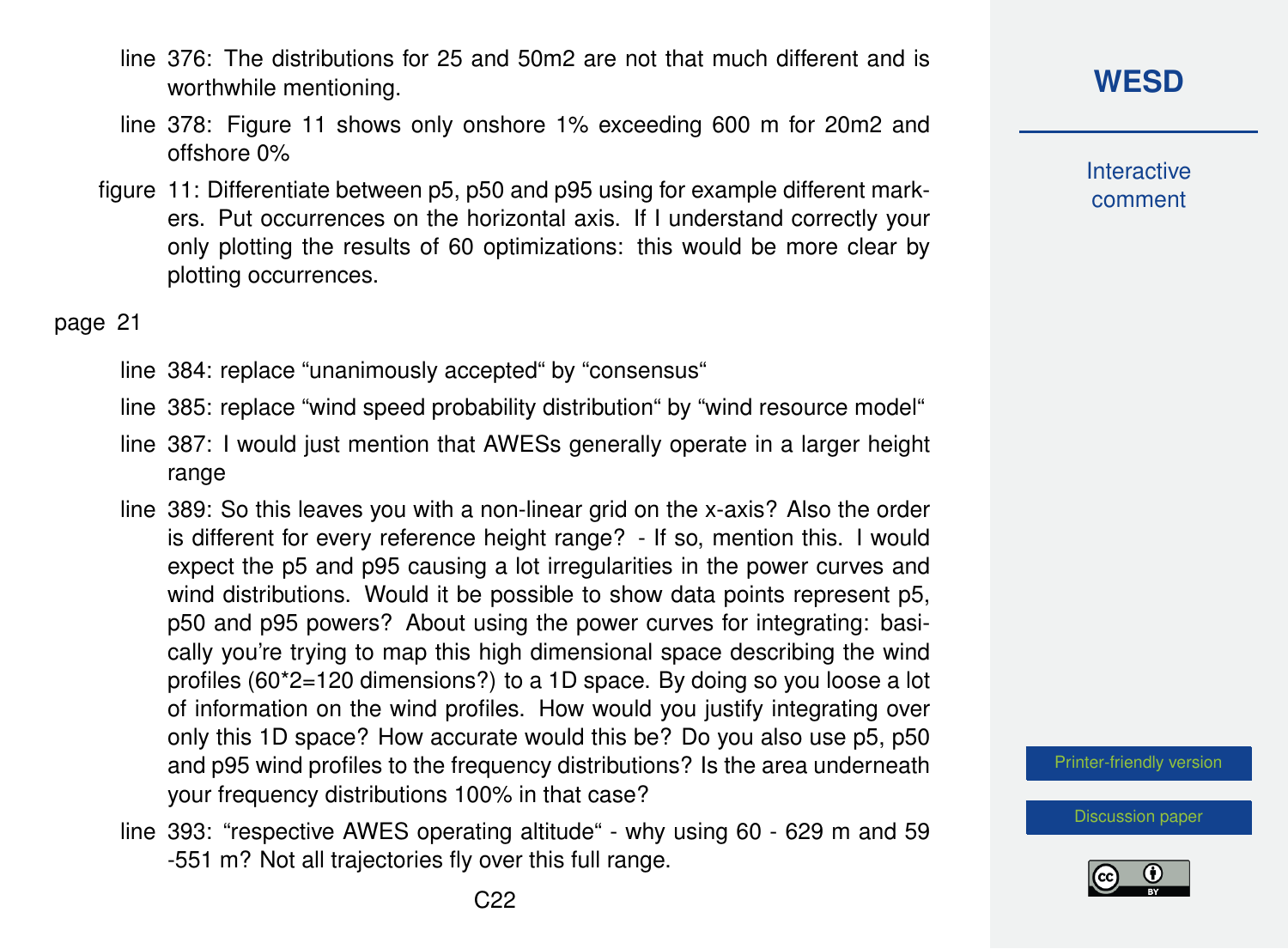line 394: "black" instead of "red"

line 395: The power curve shows a varying  $c_{p}^{W\!I}$ 

line 397: what is the value of the rotor disc area?

equation 4:  $U^3$ 

line 400: What do you mean with limit specific designs?

line 405: Isn't this just due to your choice for the rotor disc area?

line 406: Explain more precisely: if wind speed is monotonically increasing with height  $u_{100m} < u_{100-400m}$ . So the data points move to the when plotted against  $u_{100-400m}$  with respect to when they are plotted against  $u_{100m}$ .

line 409: replace "overlap" by "lie on top"

- line 409: Not clear why 200m ref would be better, since you mention in the previous sentence that every reference height gives roughly the same power curve.
- line 410: with divergence you mean large difference?
- line 411: Also  $c_{p}^{WT}$  is lowered after the rated wind speed.

### page 22

- figure 12: On y-axis is the energy contribution: not E average
	- line 414: That the flight trajectory influence mean cycle power should be clear from the literature study.
	- line 415: An overkill to use a separate plot when only adjusting the cp. What if you change the rotor disc area?
	- line 416: Leave out "A better .. future study.". Mention in the outlook at the end of paper.
	- line 418: Rephrase "integral multiplication"

**Interactive** comment

[Printer-friendly version](https://wes.copernicus.org/preprints/wes-2020-120/wes-2020-120-RC1-print.pdf)

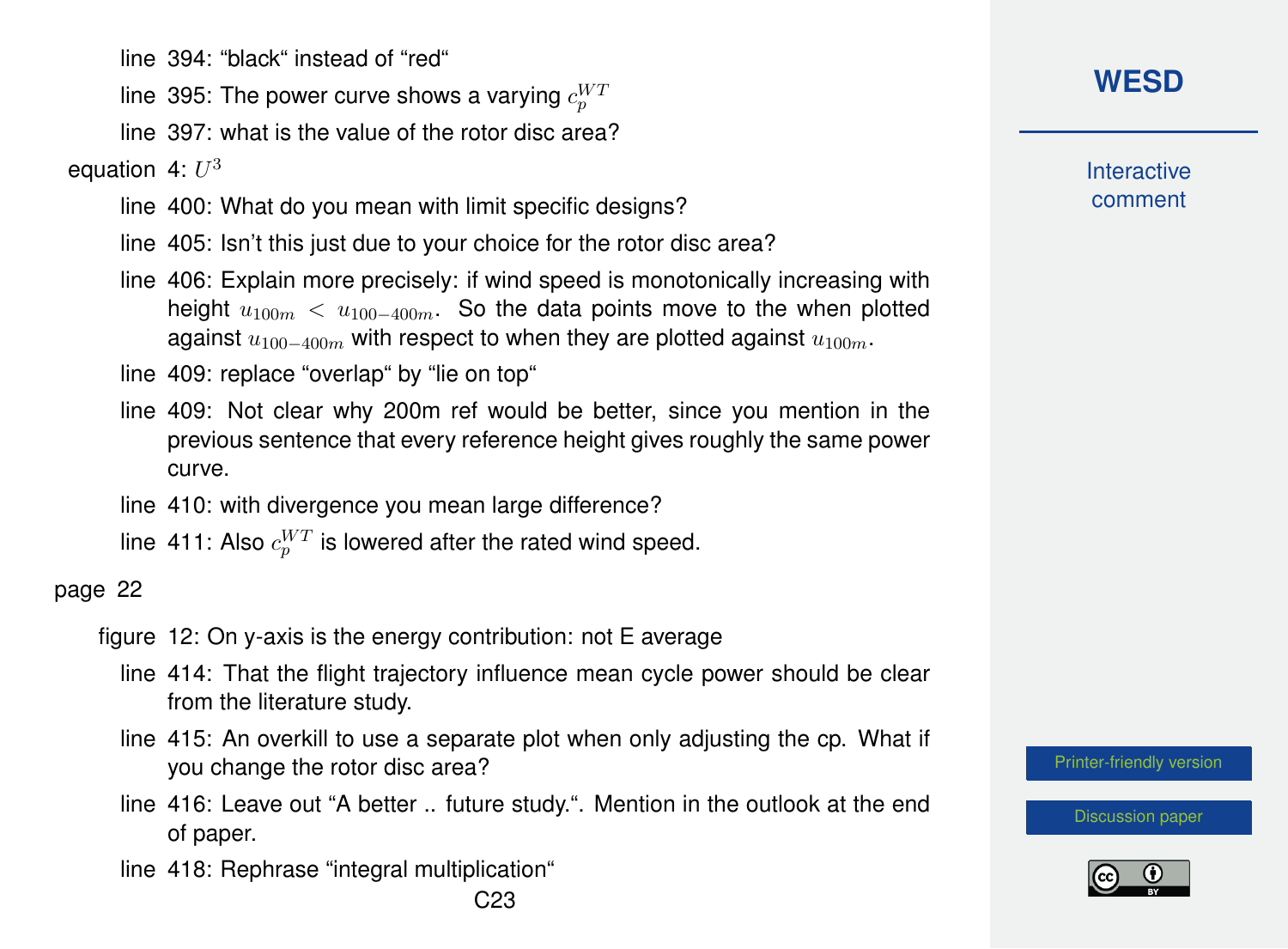line 419: replace "Its total" by "The area underneath the distribution"

page 23

line 420: Rewrite "shifts towards higher wind speeds due to .. higher wind speeds"

line 421: How is that similar?

- line 426: Which effect scales with size? Isn't this specific to your methodology, i.e. the integration of the equivalent 1D wind profile space.
- line 428: Leave out "This indicates that onshore wind conditions favor higher operating altitude due to higher wind shear."
- line 429: What reduction? The AEP goes up.
- line 432: "This main difference" which difference is explained exactly?
- line 433: The cp is very much dependent on the area you chose, which you haven't justified. Also, the onshore 20m2 curve for reference height 100m lies on top of that of the wind turbine.
- line 434: "wind speed along the actual AWES trajectory": this is a varying property - how would you use it as a reference?
- line 436: Figure 11 shows that the operational height range of 100 m are common. Why would a 500m height range be a good reference in that case?

### page 25

line 439: How would you use this power coefficient in practice for power estimation? I think it's still a rather challenging task as you still need to determine the relation between  $l_{path}$  and the wind speed. More importantly, for WTs cp is often used to quantify the efficiency of the energy conversion. I don't think the given formulation is a good metric for AWES efficiency. Take for **Interactive** comment

[Printer-friendly version](https://wes.copernicus.org/preprints/wes-2020-120/wes-2020-120-RC1-print.pdf)

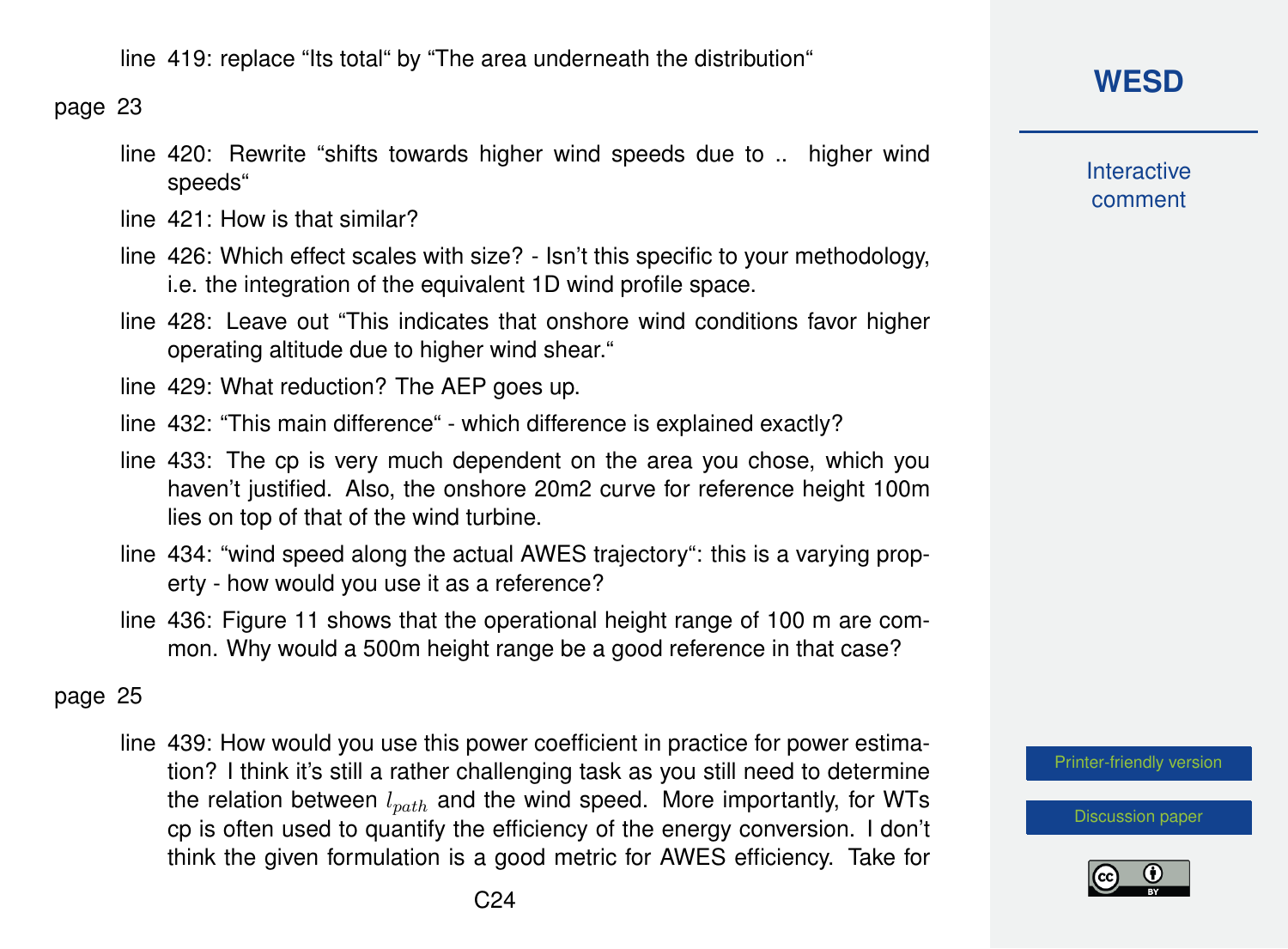example the (hypothetical) situation where we have a uniform wind field and let's neglect the variation of the air density. As you implied earlier (line 356): the mean cycle power is not very sensitive to the flight path length. So for the same kite size, a shorter and longer pumping cycle with the same mean cycle power will give me completely different values for cp while the AWES efficiency did not change.

- line 441: You mean average wind speed?
- line 442: Air density at which height?
- line 444:  $z_{operation}$  suggests a single height, but probably needs to be a height range? Change throughout the paper.
- line 451: cp is not truly "velocity profile independent": especially at low wind speeds you see a vertical spread for fixed wind speed. How sensitive is power output to the wind profile shape?
- line 452: sentence does not explain any difference
- line 452: rewrite "The difference .. remains almost constant (see sub-section 5.1 and 5.2)" - unclear what you're saying.
- line 457: Dividing cp by c is the same as having the area of the kite multiplied by the path length in the denominator of equation 5 - why not use the wing area instead of the swept area in the first place and leave out the path length?
- line 459: Fit looks poor for larger wind speeds. Why do you only plot the line up to 18 m/s?

line 462: "contrasts" replace by "compares"

page 26

figure 13: The markers are not connected by the lines. Why is this?

page 27

# **[WESD](https://wes.copernicus.org/preprints/)**

**Interactive** comment

[Printer-friendly version](https://wes.copernicus.org/preprints/wes-2020-120/wes-2020-120-RC1-print.pdf)

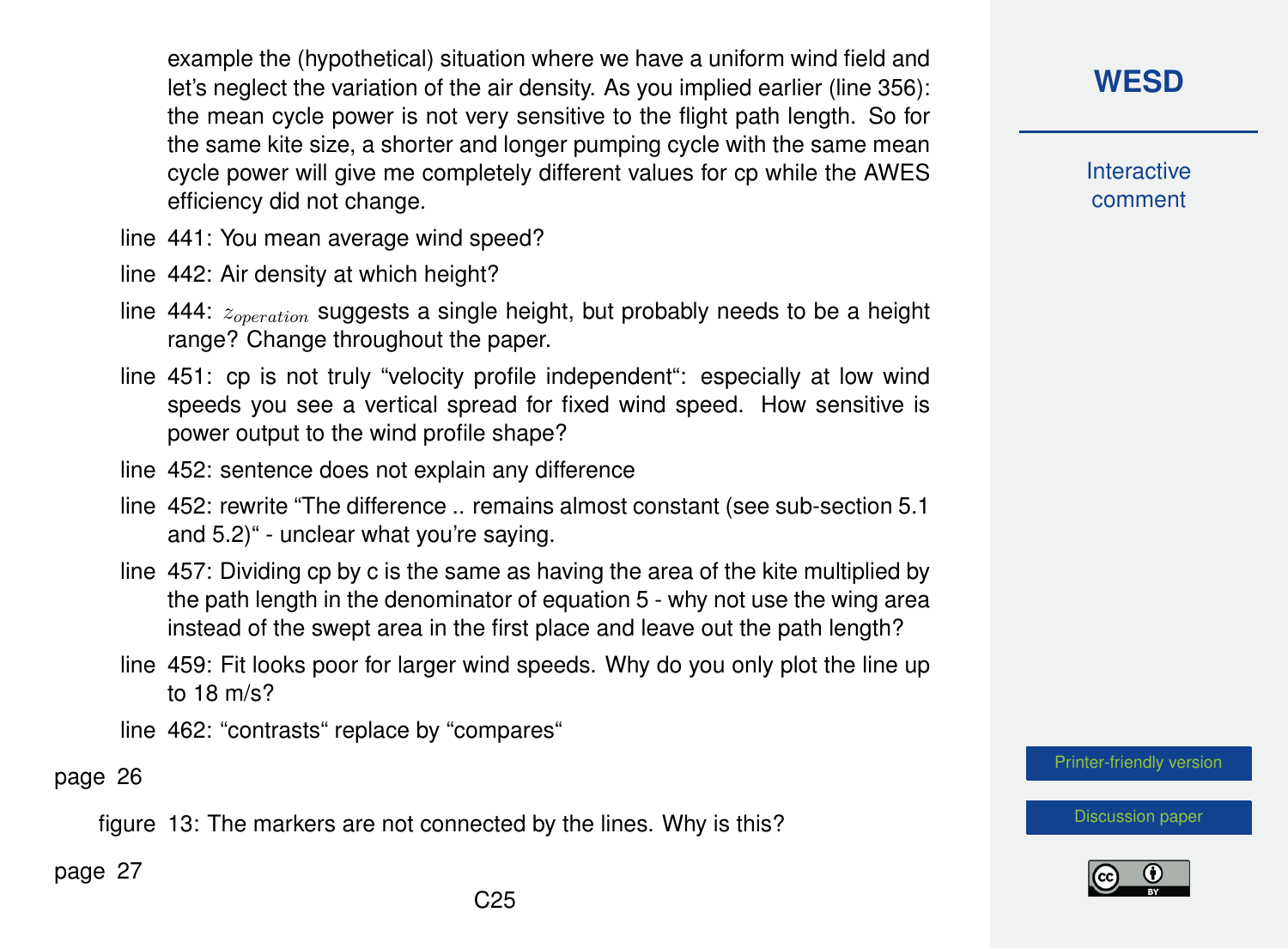equation 7: leave out h/year

line 472: remove "static"

line 473: use "probability distributions"

line 475: replace "justified" by "justify"

- line 480: I think it is a bit bold to say that they are averaged out. You could reason that they are underrepresented. Also show with a figure similar to 12 how both computations are different.
- 3.7 Conclusions and outlook

#### page 27

line 490: replace "characterized" by "evaluated"

line 492: replace "deduced" by "uses"

- line 493: replace "Representative wind velocity profiles based on k-means clustering were chosen to reduce computational cost." by "A representative wind resource model is deduced using the results of clustering wind profiles" - and place after discussing WRF
- line 494: Do you need this high resolution if you drastically simplify the wind model in the end?

line 497: "acceleration"?

line 511: replace "implemented" by "given as input"

line 514: replace "fast" by "high"

- line 517: See earlier comments on WT power coefficient.
- line 519: remove part about social acceptance: not touched upon in body of paper

**Interactive** comment

[Printer-friendly version](https://wes.copernicus.org/preprints/wes-2020-120/wes-2020-120-RC1-print.pdf)